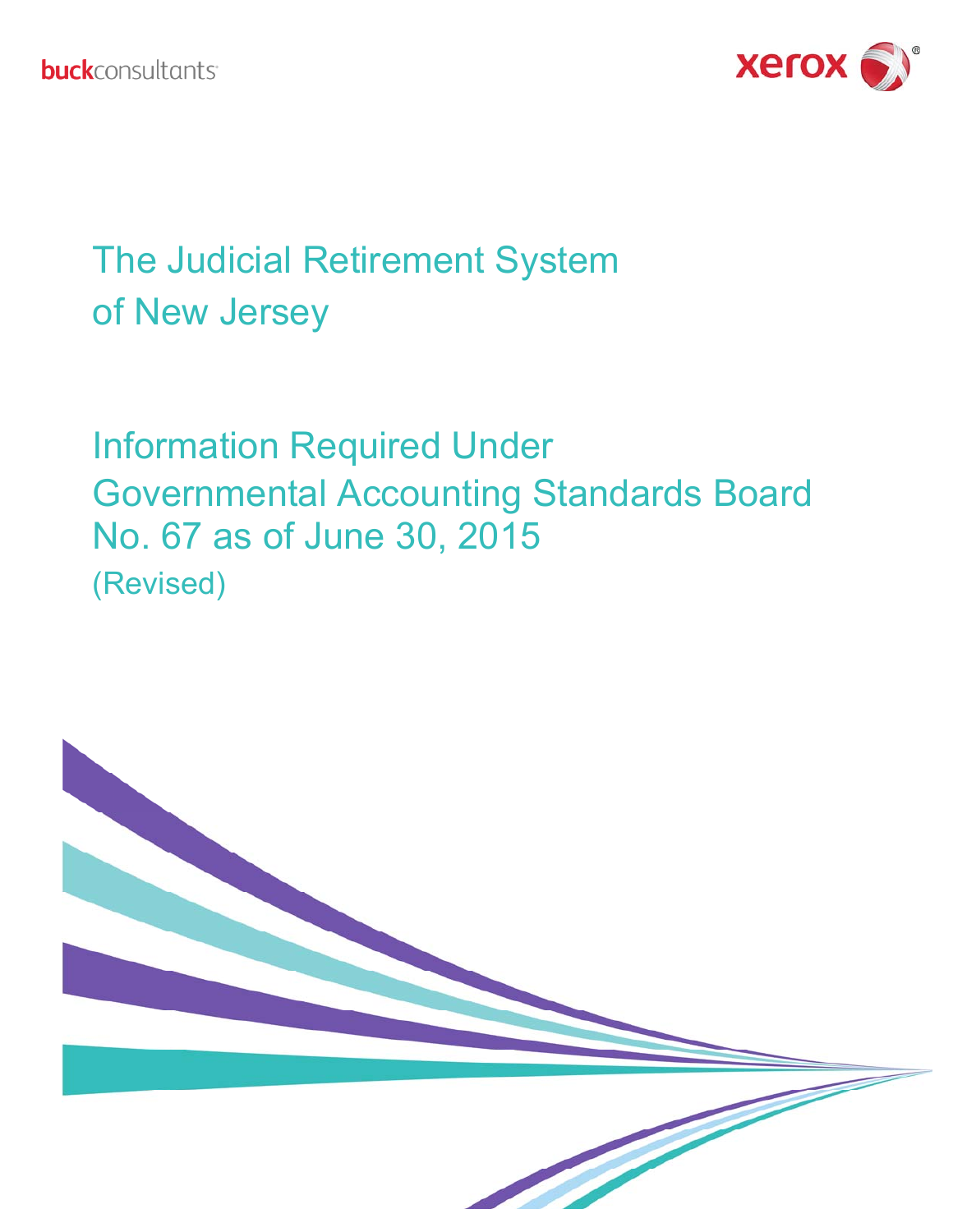©2014 Xerox Corporation and Buck Consultants, LLC. All rights reserved. Xerox® and Xerox and Design® are trademarks of Xerox Corporation in the United States and/or other countries. Buck Consultants® is a registered trademark of Buck Consultants, LLC in the United States and/or other countries. BRXXXX.

Other company trademarks are also acknowledged.

Document Version: R:\TOBIN\2016\August\NJ08012016\_JRS Rev GASB No 67.docx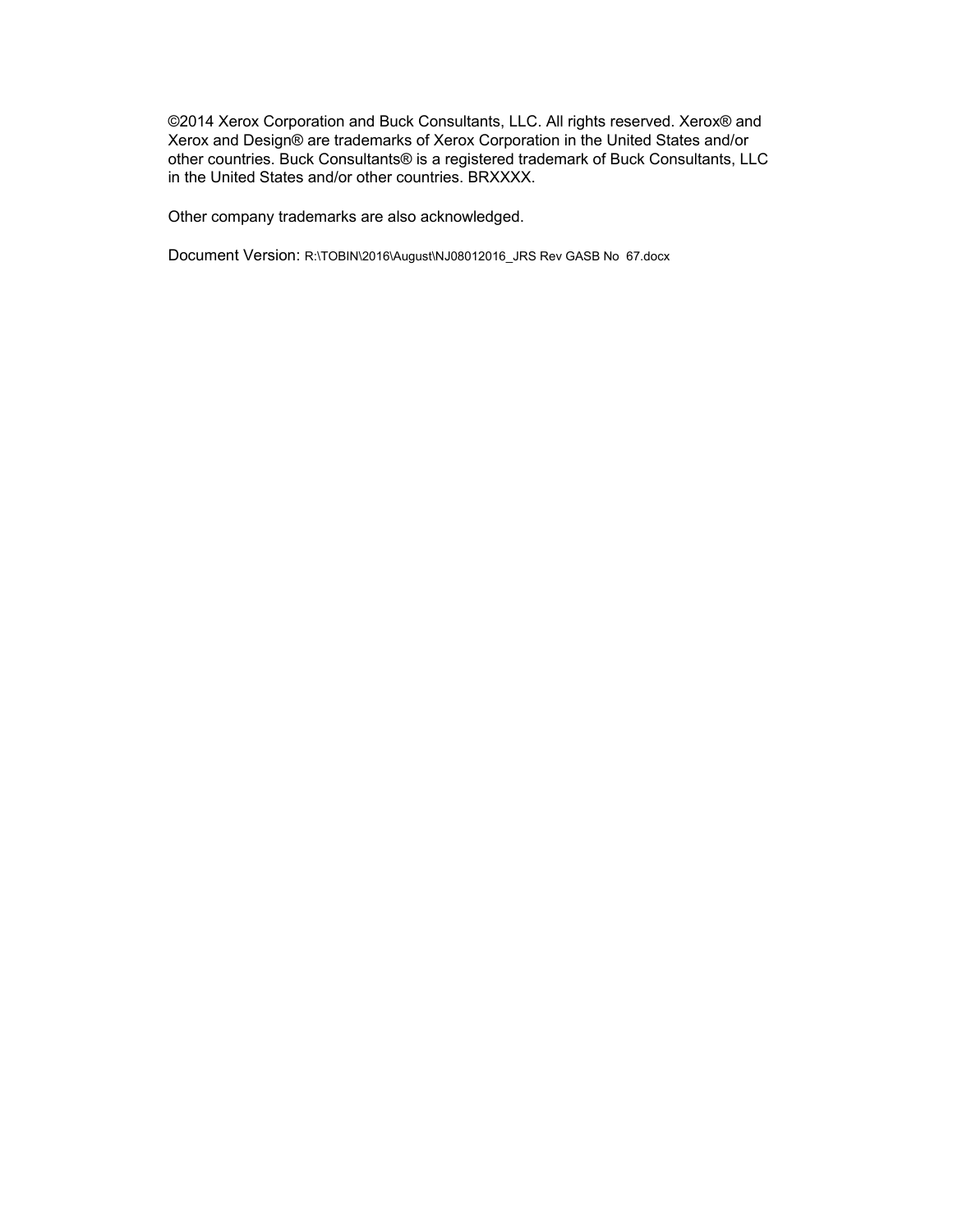

#### **Aaron Shapiro**  *Principal, Consulting Actuary*

Buck Consultants, LLC 500 Plaza Drive Secaucus, NJ 07096

Aaron.Shapiro@xerox.com tel 201.902.2300 fax 201.633.5168

September 26, 2016

State House Commission The Judicial Retirement System of New Jersey Trenton, New Jersey 08625

Members of the Commission:

This valuation provides information concerning the Judicial Retirement System of New Jersey in accordance with the Governmental Accounting Standards Board (GASB) Statement No. 67. This Statement is an amendment of Statements No. 25, Financial Reporting for Defined Benefit Pension Plans and Note Disclosures for Defined Contribution Plans, and No. 50, Pension Disclosures, effective for plan fiscal years ending June 30, 2014 and later.

This valuation reports the revised results on the Plan's projected June 30, 2015 total pension liability presented in the Information Required Under Governmental Accounting Standards Board No. 67 as of June 30, 2015, which was published January 22, 2016, to recognize the effect of the demographic assumptions recommended on the basis of the July 1, 2011 – June 30, 2014 Experience Study and approved by the State House Commission on October 26, 2015.

I certify that the information contained in this Actuarial Report has been prepared in accordance with generally accepted actuarial principles and practices. To the best of our knowledge, the information fairly presents the actuarial position of the Judicial Retirement System of New Jersey in accordance with the requirements of GASB Statement No. 67 as of June 30, 2015.

The State House Commission may use this report for the review of the operation of the plan and as a source of information for the State financial statements. The report may also be used in the preparation of the plan's audited financial statements.

Use of this report for any other purpose or by anyone other than the State House Commission or the staff of the Division of Pensions and Benefits may not be appropriate and may result in mistaken conclusions because of failure to understand applicable assumptions, methods, or inapplicability of the report for that purpose. Buck should be asked to review any statement to be made on the basis of the results contained in this report. Buck will accept no liability for any such statement made without prior review by Buck.

Future actuarial measurements may differ significantly from current measurements due to plan experience differing from that anticipated by the economic and demographic assumptions, increases or decreases expected as part of the natural operation of the methodology used for these measurements, and changes in plan provisions or applicable law. An analysis of the potential range of such future differences is beyond the scope of this valuation.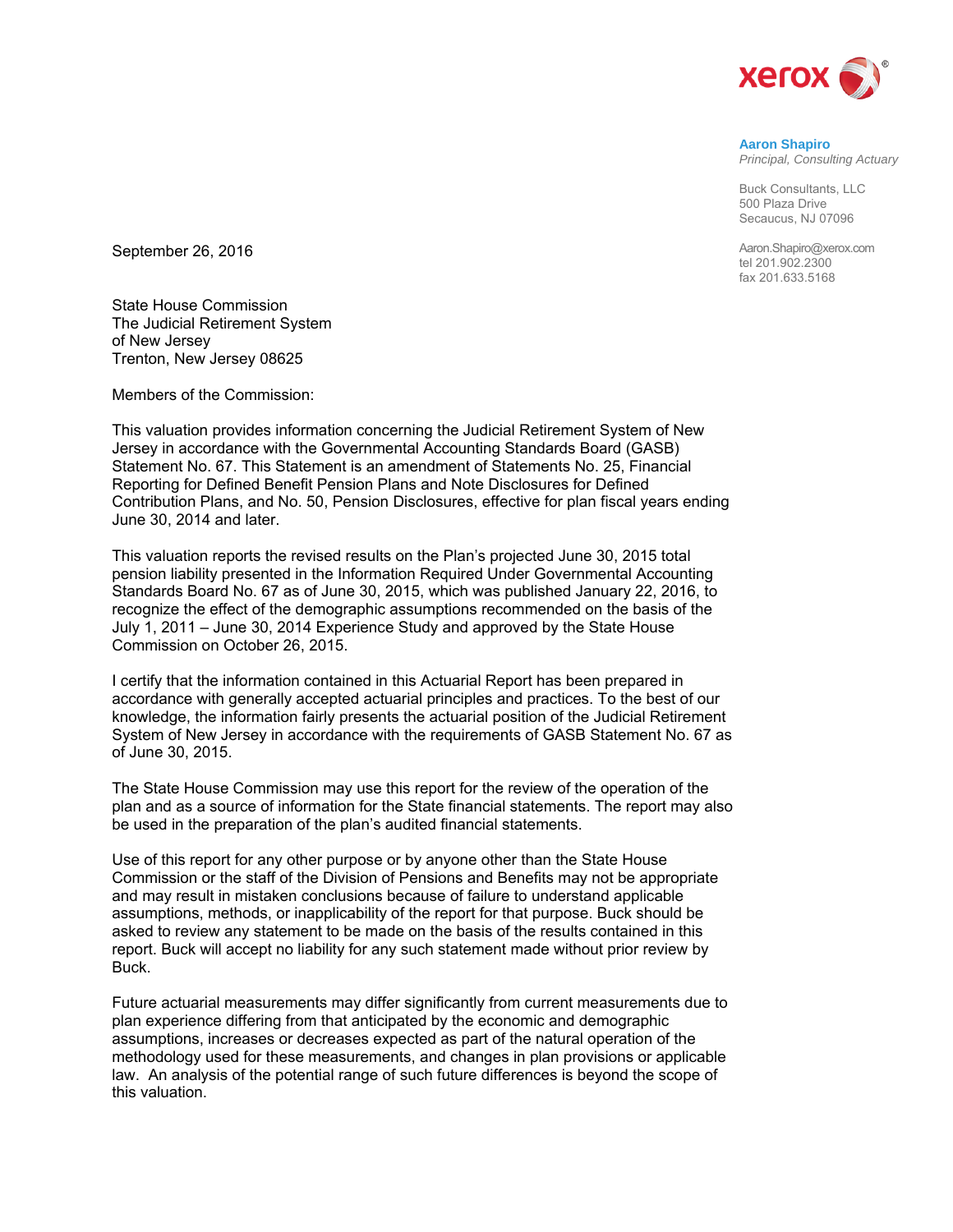

In preparing the actuarial results, we have relied upon information provided by the Division of Pensions and Benefits regarding plan provisions, plan participants, plan assets, contribution rates and other matters used in the actuarial valuation. Although we did not audit the data, we reviewed the data for reasonableness and consistency with the prior year's information. The accuracy of the results presented herein is dependent on the accuracy of the data.

As required under Chapter 140, P.L. 1973, experience studies are performed once in every three year period. The valuation was prepared using demographic assumptions recommended on the basis of the July 1, 2008 – June 30, 2011 Experience Study and approved by the State House Commission. The valuation reflects economic assumptions which include a rate of investment return of 7.90% per annum and assumed future salary increases of 2.50% per annum through fiscal year ending 2021 and 3.50% per annum for fiscal years ending 2022 and thereafter. These assumptions will remain in effect for valuation purposes until such time the State House Commission or the Treasurer recommends revised assumptions.

Based on discussions with the staff of the Division of Pensions and Benefits, the Plan's total pension liability as of June 30, 2015 reflects the change in demographic assumptions recommended on the basis of the July 1, 2011 – June 30, 2014 Experience Study which was adopted by the State House Commission on October 26, 2015. This is consistent with Paragraph 37 of GASB Statement No. 67 since the Plan's total pension liability as of June 30, 2015 was determined by rolling forward the Plan's total pension liability as of July 1, 2014 to June 30, 2015 and the State House Commission approved the use of recommended demographic assumptions effective with the July 1, 2015 actuarial valuation,

In my opinion, the actuarial assumptions used are appropriate for purposes of the valuation and are reasonably related to the experience of the System and to reasonable long-term expectations. The mortality improvement assumption was selected in accordance with Actuarial Standard of Practice No. 35.

If there is reason to believe that the assumptions that were used are unreasonable, that the Plan provisions are incorrectly described, that important Plan provisions relevant to this actuarial report are not described, or that conditions have changed since the calculations were made, you should contact the authors of this actuarial note prior to relying on this information.

This report was prepared under my supervision. I am a Fellow of the Society of Actuaries and a Member of the American Academy of Actuaries. I meet the Academy's qualification Standards to issue this Statement of Actuarial Opinion. This report has been prepared in accordance with all applicable Actuarial Standards of Practice and I am available to answer questions about it.

Buck Consultants, LLC

Wirm Shapviv

Aaron Shapiro, FSA, EA, MAAA Principal, Consulting Actuary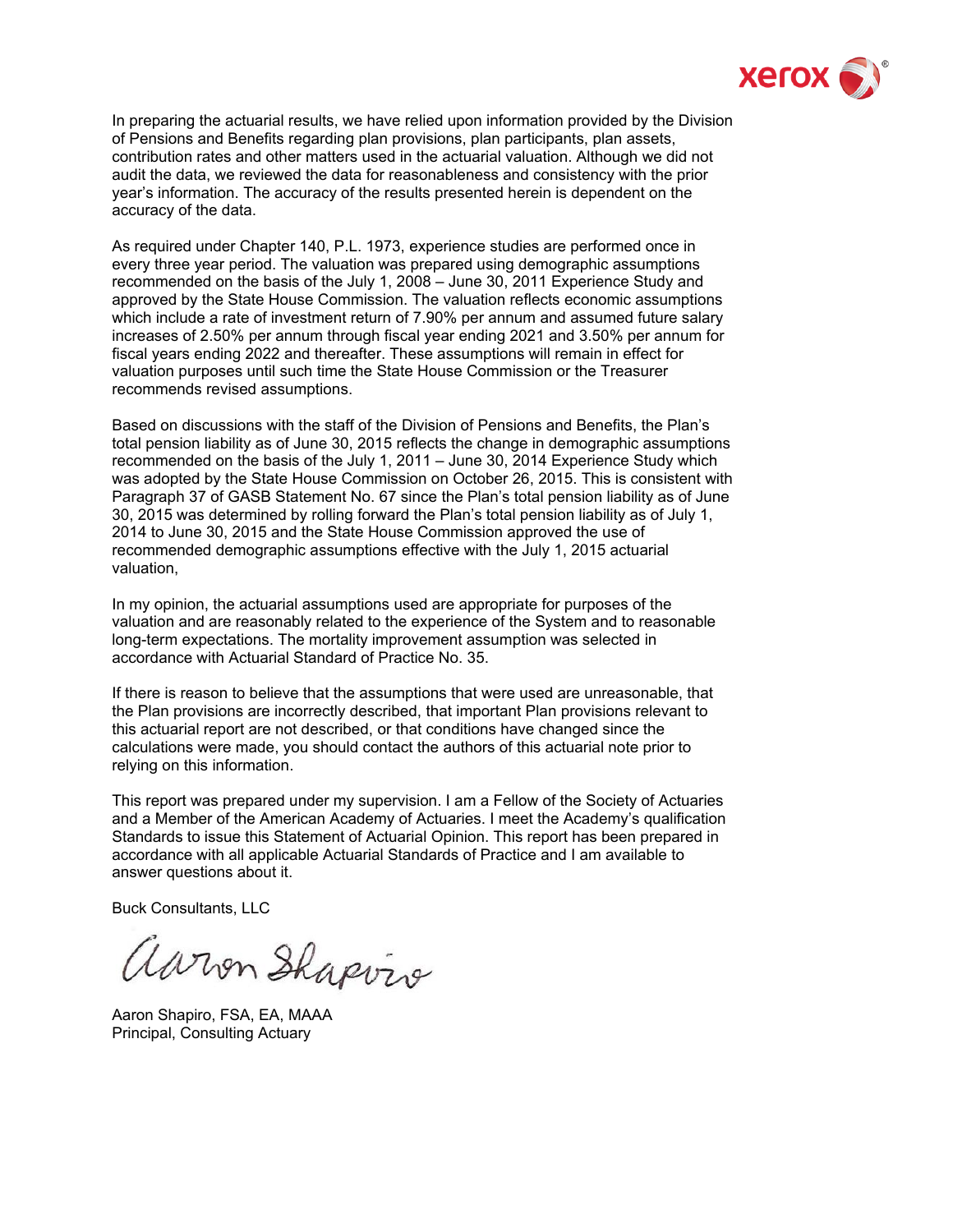# Table of Contents

## Section I GASB 67 Information ................................................................................................ 1 Section III Actuarial Assumptions and Methods ....................................................................... 11 Section IV Summary of Plan Provisions ................................................................................... 15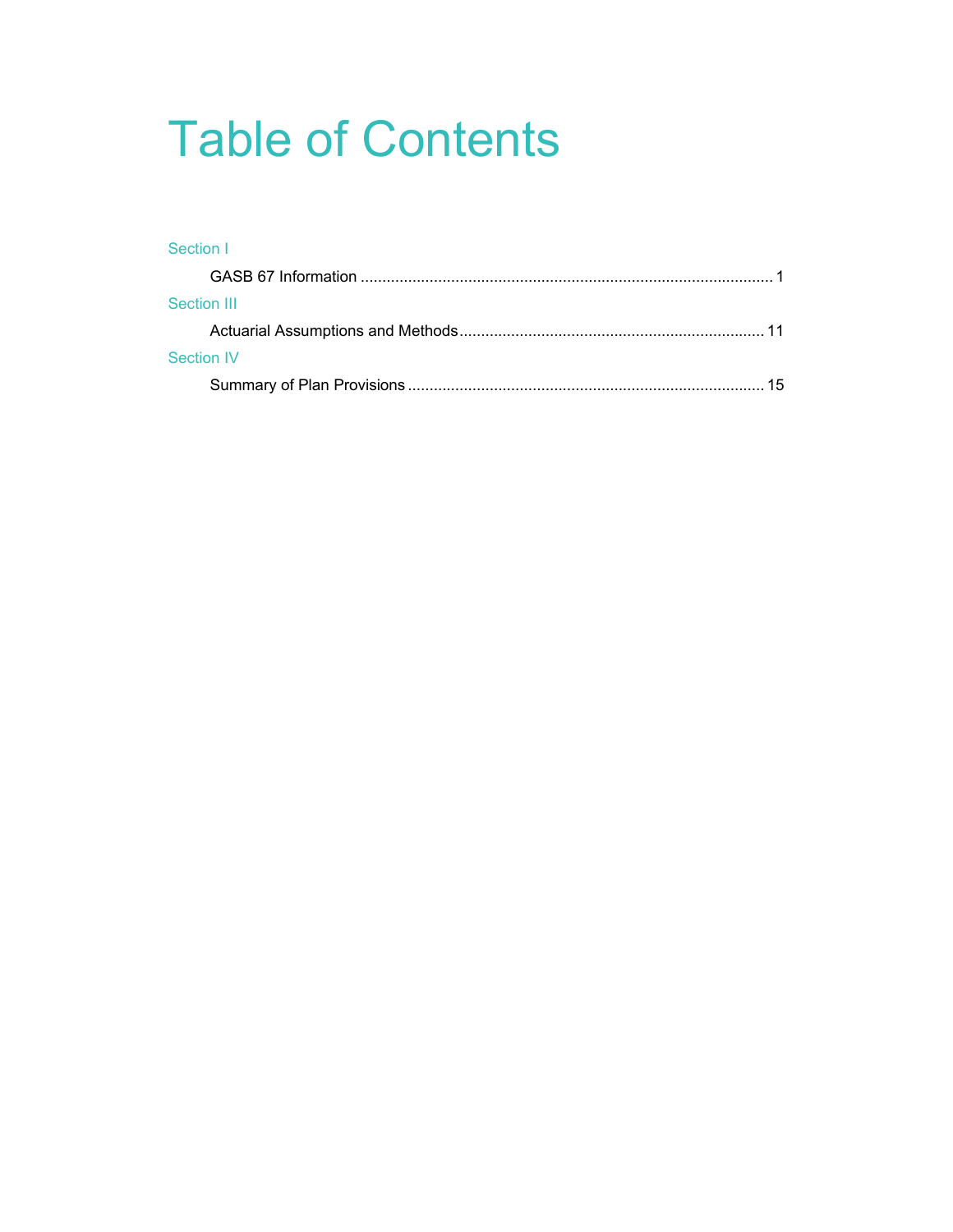## **Section I – GASB 67 Information**

#### **Notes to the Financial Statements for the Year Ended June 30, 2015**

#### **Summary of Significant Accounting Policies**

*Method used to value investments.* Investments are reported at fair value.

*Actuarial cost method*. Entry Age Normal – Level Percentage of Pay

#### **Plan Description**

*Plan administration.* The State of New Jersey Division of Pensions and Benefits administers the Judicial Retirement System of New Jersey (Plan), a single-employer defined benefit pension plan that provides pensions for the Chief Justice and associate justices of the Supreme Court, judges of the Superior Court and tax courts of the State of New Jersey.

The general responsibility for the proper operation of the Plan is vested in the State House Commission (Commission).

The Commission shall consist of the Governor, the State Treasurer, and the Director of the Division of Budget and Accounting or their designees, or the persons upon whom shall devolve by law the powers, duties and emoluments of said offices respectively, for the time being, and two members of the Senate appointed by the President thereof and two members of the General Assembly appointed by the Speaker thereof, no more than one of either group of two being of the same political party or their alternates. Each alternate for an appointed member shall also be a member of the Senate or General Assembly appointed by the President or Speaker, as appropriate, and shall have full voting powers when required to attend commission meetings.

Chapter 78, P.L. 2011 provides that when the "target funded ratio" for the Plan is achieved, the Commission will have the discretionary authority to modify the member contribution rate, formula for calculation of final compensation, fraction used to calculate the retirement allowance, age at which a member may be eligible and the benefits for service or early retirement and benefits provided for disability benefit. The Commission will not have the authority to change the number of years required for vesting. The Commission will have the authority to reactivate the cost of living adjustment and set the duration and extent of the activation. The Commission must give priority consideration to the reactivation of the cost of living adjustment. No decision of the State House Commission shall be implemented if the direct or indirect result of the decision will be that the System's funded ratio falls below the target funded ratio in any valuation period during the 30 years following the implementation of the decision. The Plan "target funded ratio" is defined as the ratio of the actuarial value of assets over the actuarially determined accrued liabilities expressed as a percentage that will be 75% in State fiscal year 2012, and increased annually by equal increments in each of the subsequent seven fiscal years, until the ratio reaches 80% at which it is to remain for all subsequent fiscal years. The Plan has not attained the required "target funded ratio" and thus the pension committee has not been established.

*Plan membership.* Pension plan membership consisted of the following:

|                                                            | June 30, 2013 | June 30, 2014 |
|------------------------------------------------------------|---------------|---------------|
| Inactive plan members or beneficiaries currently receiving | 549           | 561           |
| Inactive plan members entitled to but not yet receiving    | 4             |               |
| Active plan members                                        | 409           | 397           |
|                                                            | 962           | 962           |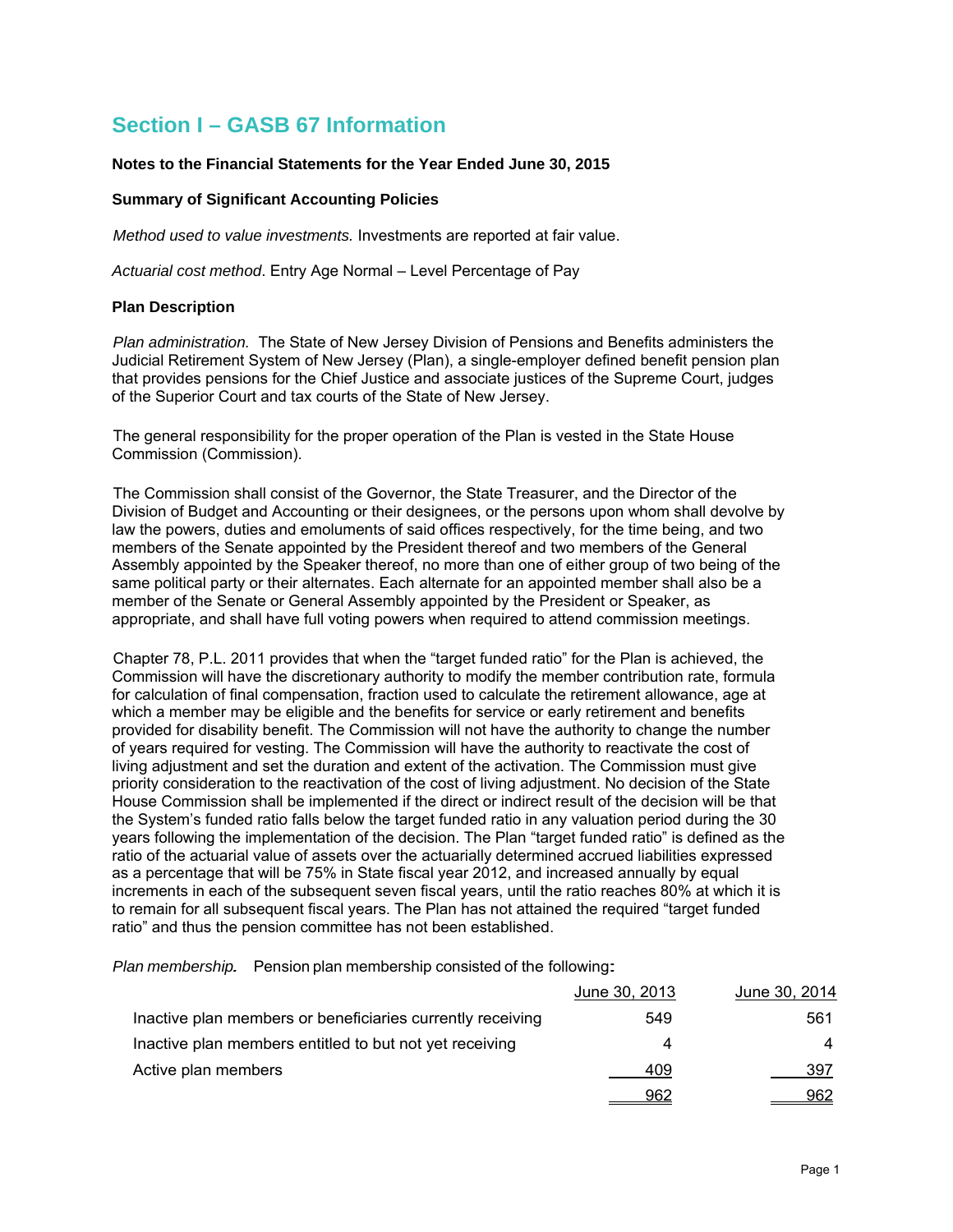*Benefits provided.* Please see Section III of the report for a summary of plan provisions.

*Contributions.* The Commission establishes contributions based on an actuarially determined contribution recommended by an independent actuary and a contribution for the Non-Contributory Group Insurance Premium Fund (NCGIPF). The actuarially determined contribution is the estimated amount necessary to finance the costs of benefits earned by plan members during the year, with an additional amount to finance a portion of any unfunded accrued liability. For the year ended June 30, 2015, the State contributed \$17,031,026 to the plan.

#### **Investments**

*Rate of return.* The money-weighted rate of return expresses investment performance, net of investment expense, adjusted for the changing amounts actually invested. A system specific moneyweighted rate of return has not been calculated. The annual money-weighted rate of return on pension plan investments, net of pension plan investment expense, for the co-mingled trust is as follows.

| June 30, 2014 | June 30, 2015 |
|---------------|---------------|
| 16.636%       | 4.05%         |

#### **Receivables**

N/A.

#### **Net Pension Liability**

The components of the net pension liability were as follows:

|                                                                              | June 30, 2014                  |     | June 30, 2015                  |
|------------------------------------------------------------------------------|--------------------------------|-----|--------------------------------|
| Total pension liability<br>Plan fiduciary net position                       | 900,743,760<br>(231, 483, 835) | \$. | 878,964,581<br>(212, 783, 371) |
| State's net pension liability<br>Plan fiduciary net position as a percentage | 669.259.925                    | \$  | 666.181.210                    |
| of the total pension liability                                               | 25.70%                         |     | 24.21%                         |

#### **Actuarial assumptions**

The total pension liability as of June 30, 2015 was determined by rolling forward the Plan's total pension liability as of July 1, 2014 to June 30, 2015 using the following actuarial assumptions, applied to all periods included in the measurement. In addition, \$2,081,523 has been added to the rolled forward liability to reflect the member transfers from other Systems. All other methods and assumptions used to determine the total pension liability are set forth in Section II and are consistent with the assumptions used for the July 1, 2015 actuarial valuation.

The actuarial cost method used to develop the total pension liability is the Entry Age Normal Cost-Level Percent of Pay method, as required by GASB Statements No. 67.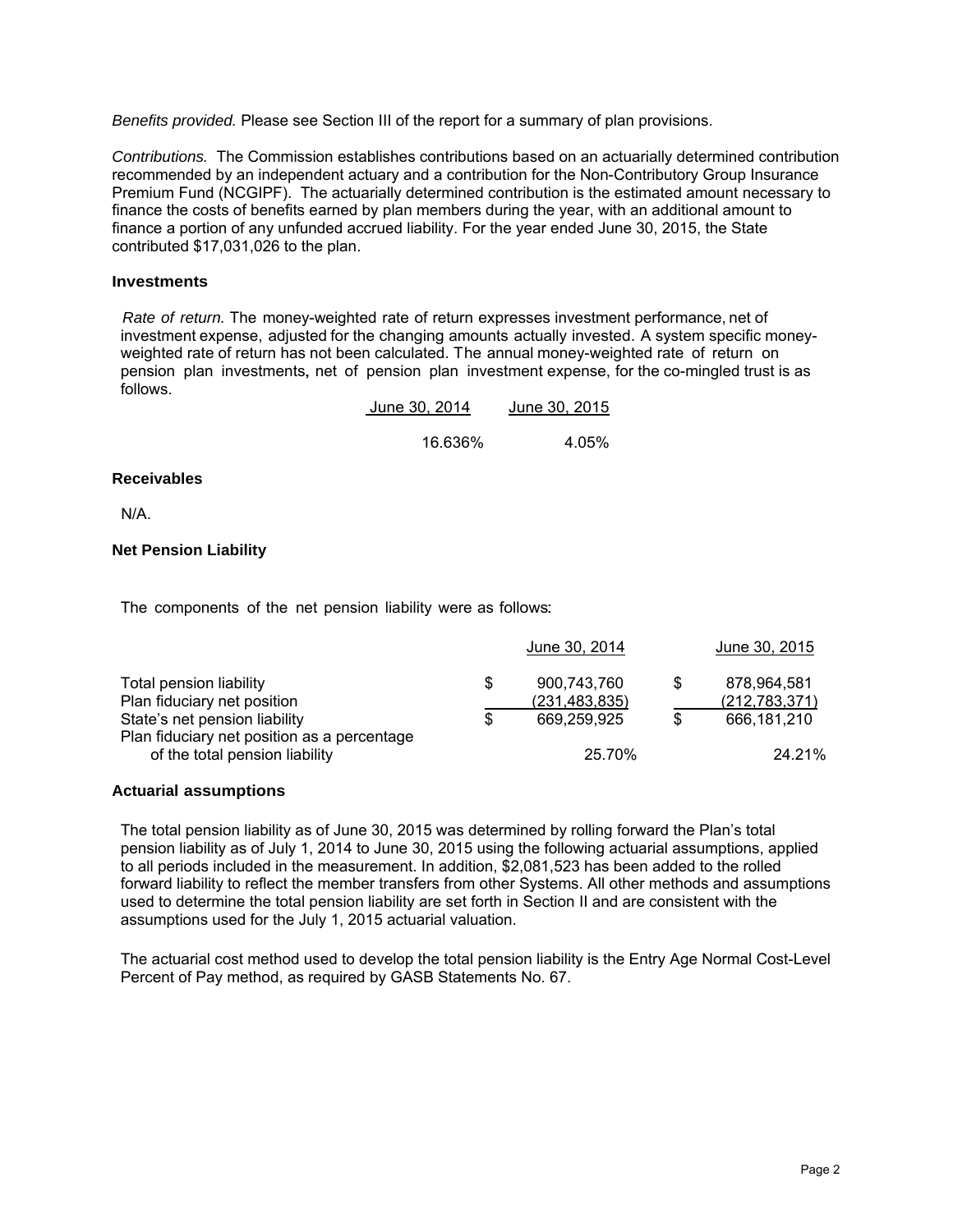#### **Long-Term Expected Rate of Return**

The arithmetic mean return on the portfolio was determined using a building-block method in which best-estimate ranges of expected future real rates of return (expected returns, net of pension plan investment expense and inflation) are developed for each major asset class. These ranges are combined to produce the long-term expected rate of return by weighting the expected future real rates of return by the target asset allocation percentage and by adding expected inflation. Best estimates of arithmetic rates of return for each major asset class included in the pension plan's target asset allocation as of June 30, 2015 are summarized in the following table. The capital market assumptions are per Buck's investment consulting practice for 2015.

|                                        |                                 |                    | Long-Term<br><b>Expected</b> |
|----------------------------------------|---------------------------------|--------------------|------------------------------|
|                                        |                                 | <b>Target</b>      | <b>Real Rate</b>             |
| <b>Asset Class</b>                     | <b>Index</b>                    | <b>Allocation*</b> | of Return                    |
| Cash                                   | Citigroup 90-Day T-Bills        | 5.00%              | 1.04%                        |
| U.S. Treasuries                        | Barclays Long U.S. Treasury     | 1.75%              | 1.64%                        |
| <b>Investment Grade Credit</b>         | Aggregate Bonds                 | 10.00%             | 1.79%                        |
|                                        | <b>Barclays Mortgage</b>        | 2.10%              | 1.62%                        |
| Mortgages<br><b>High Yield Bonds</b>   | <b>Barclays High Yield</b>      | 2.00%              | 4.03%                        |
| Inflation-Indexed Bonds                | U.S. TIPS                       | 1.50%              | 3.25%                        |
|                                        | Wilshire 5000/Russell 3000      | 27.25%             | 8.52%                        |
| <b>Broad US Equities</b>               |                                 |                    |                              |
| <b>Developed Foreign Equities</b>      | <b>MSCI EAFE</b>                | 12.00%             | 6.88%                        |
| <b>Emerging Market Equities</b>        | <b>MSCI Emerging Markets</b>    | 6.40%              | 10.00%                       |
| <b>Private Equity</b>                  | <b>Cambridge Associates</b>     | 9.25%              | 12.41%                       |
| Hedge Funds/Absolute Return            | <b>HFRI Fund of Funds</b>       | 12.00%             | 4.72%                        |
| Real Estate (Property)                 | <b>NCREIF Property Index</b>    | 2.00%              | 6.83%                        |
| Commodities                            | S&P GSCI                        | 1.00%              | 5.32%                        |
| Global Debt ex US                      | Barclays Global Aggregate ex US | 3.50%              | $-0.40%$                     |
| <b>REIT</b>                            | <b>FTSE NAREIT</b>              | 4.25%              | 5.12%                        |
|                                        |                                 |                    |                              |
| Assumed Inflation - Mean               |                                 |                    | 3.04%                        |
| Assumed Inflation - Standard Deviation |                                 |                    | 2.59%                        |
|                                        |                                 |                    |                              |
| Portfolio Arithmetic Mean Return       |                                 |                    | 9.36%                        |
| <b>Portfolio Standard Derivation</b>   |                                 |                    | 11.94%                       |
|                                        |                                 |                    |                              |
| Long-Term Expected Rate of Return      |                                 |                    |                              |
| selected by State Treasurer            |                                 |                    |                              |
|                                        |                                 |                    | 7.90%                        |

\*Based on target asset allocation for 2015.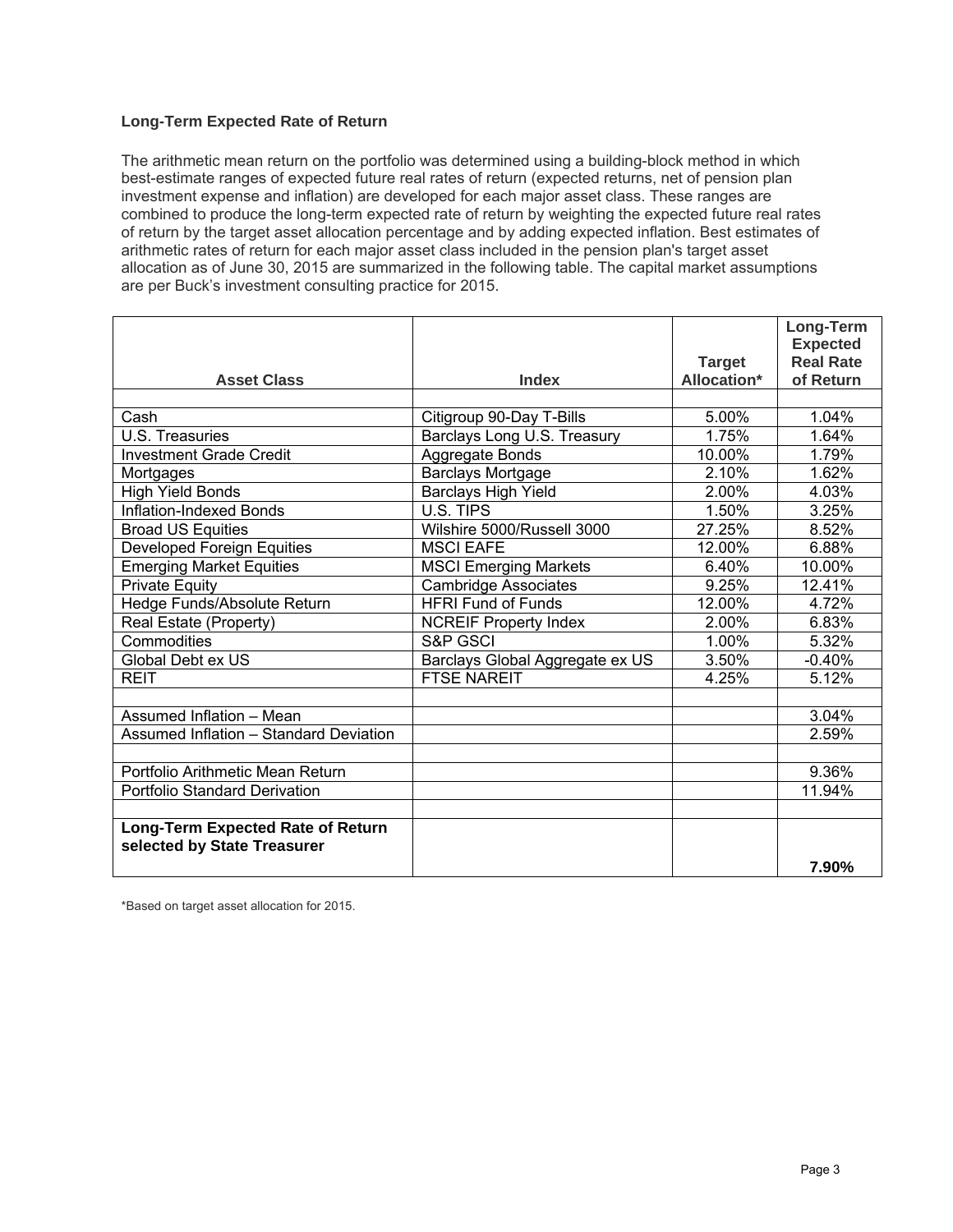The Tables presented in pages 7 through 10 illustrate the projections and calculations used to determine the discount rate as required by paragraphs 40−45 of this Statement as of June 30, 2015. A similar analysis was performed in determining the discount rate as of June 30, 2014. The discount rate is the single rate that reflects (1) the long-term expected rate of return on Plan investments that are expected to be used to finance the payment of benefits, to the extent that the Plan's fiduciary net position is projected to be sufficient to make projected benefit payments and Plan assets are expected to be invested using a strategy to achieve that return, and (2) a yield or index rate for 20-year, tax-exempt general obligation municipal bonds with an average rating of AA/Aa or higher (or equivalent quality on another scale), to the extent that the conditions for use of the long-term expected rate of return are not met.

*Discount rate*. The discount rates used to measure the total pension liability were 4.58% as of June 30, 2014 and 4.12% as of June 30, 2015. As discussed with the Division of Pensions and Benefits, the projection of cash flows used to determine the discount rate as of June 30, 2015 assumed:

- In accordance with Paragraph 37 of GASB Statement No. 67, the projection of the Plan's fiduciary net position and projected benefit payments were based on the recommended demographic assumptions of the July 1, 2011 – June 30, 2014 Experience Study, which was approved by the State House Commission on October 26, 2015. Please see Section II of the report for a summary of the revised demographic assumptions.
- In accordance with Paragraph 42 of the GASB Statement No. 67, the State will contribute 23.14% of the actuarially determined contribution and 100% of its NCGIPF contribution. The 23.14% contribution rate is the average of the actual State contribution amounts paid in the last five years in comparison to the annual actuarially determined contributions.

Based on these assumptions, the pension Plan's fiduciary net position was projected to be available to make all projected future benefit payments of current Plan members until fiscal year 2022. A municipal bond rate of 4.29% as of June 30, 2014 and 3.80% as of June 30, 2015 were used in the development of the blended GASB discount rate after that point. As selected by the State Treasurer, the rates are based on the Bond Buyer Go 20-Bond Municipal Bond Index. Based on the long-term rate of return of 7.90% and the municipal bond rates of 4.29% as of June 30, 2014 and 3.80% as of June 30, 2015, the blended GASB discount rates are 4.58% as of June 30, 2014 and 4.12% as of June 30, 2015. The assumed discount rates have been determined in accordance with the method prescribed by GASB Statement No. 67. We believe this assumption is reasonable for the purposes of the measurements required by the Statement.

The projections of the Fiduciary Net Plan Position are based on contributions to the plan in accordance with the State's current funding policy. Should contributions to the Plan be different from those based on the State's current funding policy, the results shown in Tables 1 and 2 would reflect the new contribution policy and may result in the Fiduciary Net Plan Position not being sufficient to cover the Plan's benefit payments at some other future date and thus changing the discount rate used to determine the Plan's Total Pension Liability.

Sensitivity of the net pension liability to changes in the discount rate. The following presents the net pension liability, calculated using the discount rate of 4.12%, as well as what the State's net pension liability would be if it were calculated using a discount rate that is 1-percentage-point lower (3.12%) or 1-percentage-point higher (5.12%) than the current rate:

|                       | $1\%$           | <b>Current</b>       | $1\%$           |
|-----------------------|-----------------|----------------------|-----------------|
|                       | <b>Decrease</b> | <b>Discount Rate</b> | <b>Increase</b> |
|                       | $(3.12\%)$      | $(4.12\%)$           | $(5.12\%)$      |
| Net Pension Liability | \$759,725,112   | \$666,181,210        | \$586,482,742   |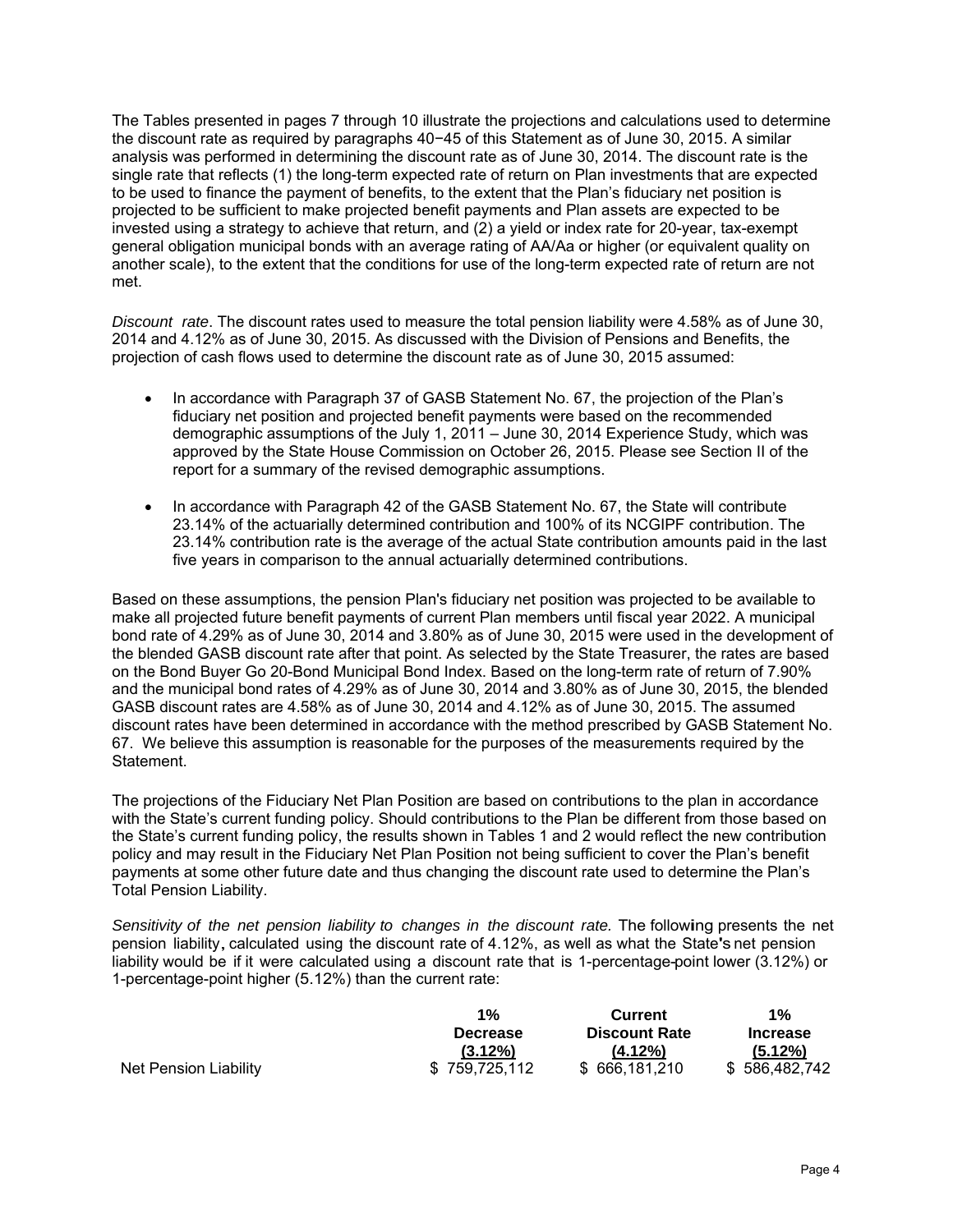#### **Schedules of Required Supplementary Information**

#### **Schedule of Changes in The State's Net Pension Liability and Related Ratios**

|                                                                                                                |    |                                                                                                           |    | Increase (Decrease) |                                                        |              |  |
|----------------------------------------------------------------------------------------------------------------|----|-----------------------------------------------------------------------------------------------------------|----|---------------------|--------------------------------------------------------|--------------|--|
| <b>Changes in Net Pension Liability</b>                                                                        |    | <b>Total</b><br><b>Plan Fiduciary</b><br><b>Pension</b><br><b>Net Position</b><br>Liability<br>(b)<br>(a) |    |                     | <b>Net</b><br><b>Pension</b><br>Liability<br>(a) - (b) |              |  |
| Balances as of June 30, 2014                                                                                   | \$ | 900,743,760                                                                                               | \$ | 231,483,835         | \$                                                     | 669,259,925  |  |
| Changes for the year:                                                                                          |    |                                                                                                           |    |                     |                                                        |              |  |
| Service cost                                                                                                   |    | 30,702,986                                                                                                |    |                     |                                                        | 30,702,986   |  |
| Interest on total pension liability                                                                            |    | 41,473,055                                                                                                |    |                     |                                                        | 41,473,055   |  |
| Effect of plan changes                                                                                         |    |                                                                                                           |    |                     |                                                        |              |  |
| Effect of economic/demographic (gains)                                                                         |    |                                                                                                           |    |                     |                                                        |              |  |
| or losses                                                                                                      |    | (1,733,197)                                                                                               |    |                     |                                                        | (1,733,197)  |  |
| Effect of assumptions changes or inputs                                                                        |    | (41, 873, 530)                                                                                            |    |                     |                                                        | 41,873,530   |  |
| Benefit payments                                                                                               |    | (52, 430, 016)                                                                                            |    | (52, 430, 016)      |                                                        |              |  |
| Administrative expenses                                                                                        |    |                                                                                                           |    | (168, 763)          |                                                        | 168,763      |  |
| Member contributions                                                                                           |    |                                                                                                           |    | 6,310,124           |                                                        | (6,310,124)  |  |
| Net investment income                                                                                          |    |                                                                                                           |    | 8,475,642           |                                                        | (8,475,642)  |  |
| <b>Employer contributions</b>                                                                                  |    |                                                                                                           |    | 17,031,026          |                                                        | (17,031,026) |  |
| <b>Transfers from Other Systems</b>                                                                            |    | 2,081,523                                                                                                 |    | 2,081,523           |                                                        |              |  |
| Balances as of June 30, 2015                                                                                   | \$ | 878,964,581                                                                                               |    | \$212,783,371       | \$                                                     | 666,181,210  |  |
| Plan fiduciary net position as a percentage of the total pension liability                                     |    |                                                                                                           |    |                     |                                                        | 24.21%       |  |
| Occasional constances are used as affiled the distribution of the state of the state of the state of the state |    |                                                                                                           |    |                     |                                                        | 00,000,004   |  |

Covered-employee payroll as of the July 1, 2014 actuarial valuation \$ 66,028,491 Net pension liability as a percentage of covered-employee payroll 1,008.93%

#### **Notes to Schedule:**

*Benefit changes.* None.

*Changes of assumptions.* The discount rate changed from 4.58% as of June 30, 2014 to 4.12% as of June 30, 2015 in accordance with Paragraph 44 of the GASB Statement No. 67. In addition, the Total Pension Liability as of June 30, 2015 was prepared using demographic assumptions recommended on the basis of the July 1, 2011 – June 30, 2014 Experience Study and adopted by the State House Commission on October 26, 2015. Please see Section II of the report for a summary of the revised demographic assumptions.

*Employer Contributions.* Employer contributions include the State's pension actual contribution of \$16,506,000 and contributions to the NCGIPF of \$525,026.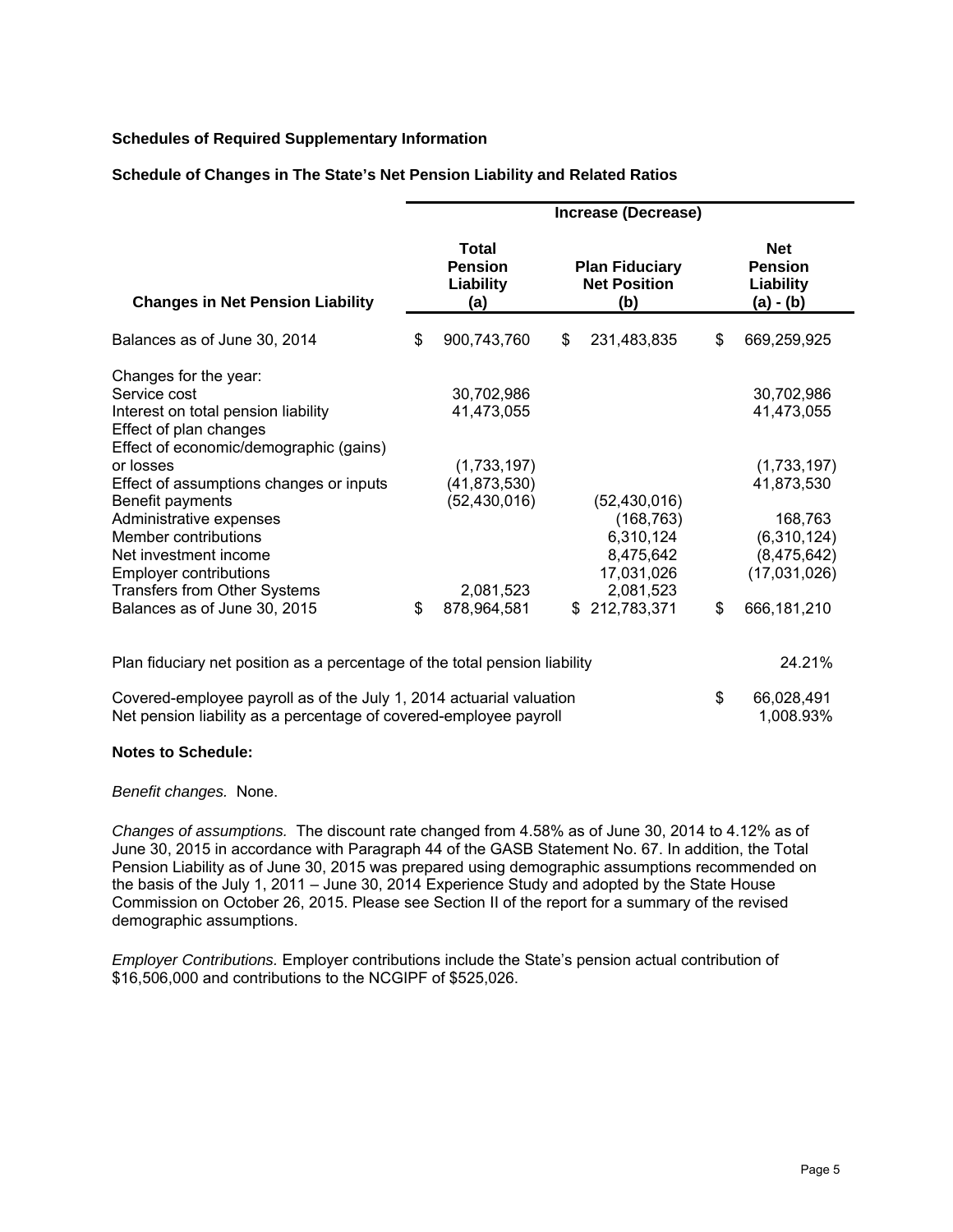#### **Schedule of State Contributions**

|                                                                               | 2014          | 2015          |
|-------------------------------------------------------------------------------|---------------|---------------|
| Actuarially determined contribution                                           | \$43.922.167  | \$45,136,504  |
| Contributions related to the actuarially determined contribution <sup>1</sup> | 15.874.681    | 17.031.026    |
| Contribution deficiency (excess)                                              | \$ 28.047.486 | \$ 28.105.478 |

1. The amount represents the actual employer contributions made during fiscal year.

#### **Notes to Schedule**

Valuation date: Actuarially determined contributions are calculated as of the July 1 preceding the fiscal year in which contributions are made. That is, the contribution calculated as of the July 1, 2013 actuarial valuation will be made during the fiscal year ended June 30, 2015.

The methods and assumptions used to determine the actuarially determined contributions to the plan are set forth in Section II.

#### **Schedule of Investment Returns**

|                                       | 2014    | 2015  |
|---------------------------------------|---------|-------|
| Annual money-weighted rate of return, |         |       |
| net of investment expenses            | 16.636% | 4.05% |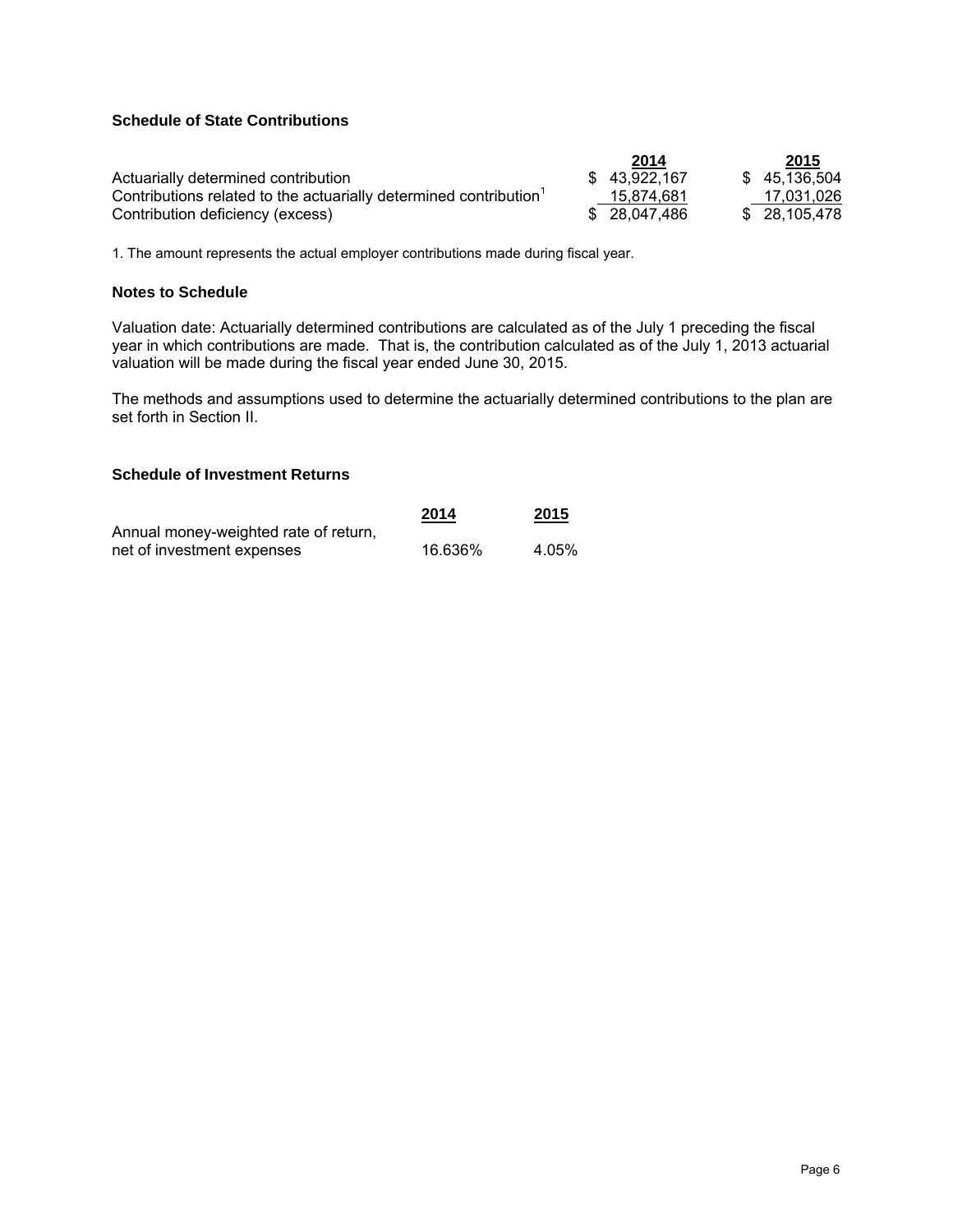#### Table 1

#### Projection of Fiduciary Net Position **(000's omitted)**

|                    | Beginning            |               |               |              |                | Projected   | Ending               |
|--------------------|----------------------|---------------|---------------|--------------|----------------|-------------|----------------------|
| <b>Fiscal Year</b> | <b>Fiduciary Net</b> | Member        | Employer      | Benefit      | Administrative | Investment  | <b>Fiduciary Net</b> |
| June 30            | Plan Position        | Contributions | Contributions | Payments     | Expenses       | Earnings    | Plan Position        |
|                    |                      |               |               |              |                |             |                      |
| 2015               | \$<br>231,484        | \$<br>6,310   | \$<br>19,113  | 52,430<br>\$ | 169<br>\$      | 8,475<br>\$ | 212,783<br>\$        |
| 2016               | 212,783              | 5,511         | 10,761        | 53,091       | 171            | 14,960      |                      |
|                    |                      |               |               |              |                |             | 190,753              |
| 2017               | 190,753              | 5,986         | 10,032        | 54,246       | 175            | 13,193      | 165,543              |
| 2018               | 165,543              | 6,236         | 10,534        | 56,126       | 180            | 11,138      | 137,145              |
| 2019               | 137,146              | 5,724         | 10,974        | 58,258       | 185            | 8,793       | 104,194              |
| 2020               | 104,192              | 5,265         | 11,549        | 59,997       | 191            | 6,104       | 66,922               |
| 2021               | 66,921               | 4,884         | 12,187        | 61,018       | 193            | 3,104       | 25,885               |
| 2022               | 25,885               | 4,523         | 0             | 62,142       | 198            | 0           | 0                    |
| 2023               | 0                    | 0             | 0             | 63,482       | 202            | 0           | $\pmb{0}$            |
| 2024               | 0                    | 0             | 0             | 64,769       | 206            | 0           | $\pmb{0}$            |
| 2025               | 0                    | 0             | 0             | 65,574       | 209            | 0           | 0                    |
|                    |                      |               |               |              |                |             |                      |
| 2026               | 0                    | 0             | 0             | 66,169       | 210            | 0           | 0                    |
| 2027               | 0                    | 0             | 0             | 66,687       | 212            | 0           | $\pmb{0}$            |
| 2028               | 0                    | 0             | 0             | 66,744       | 212            | 0           | $\pmb{0}$            |
| 2029               | 0                    | 0             | 0             | 66,970       | 213            | 0           | 0                    |
| 2030               | 0                    | 0             | 0             | 66,756       | 212            | 0           | $\mathbf 0$          |
| 2031               | 0                    | 0             | 0             | 66,640       | 212            | 0           | $\pmb{0}$            |
| 2032               | 0                    | 0             | 0             | 65,607       | 209            | 0           | $\pmb{0}$            |
| 2033               | 0                    | 0             | 0             | 64,508       | 205            | 0           | $\mathbf 0$          |
| 2034               | 0                    | 0             | 0             | 63,039       | 200            | 0           | $\pmb{0}$            |
| 2035               | 0                    | 0             | 0             | 61,458       | 195            | 0           | $\pmb{0}$            |
|                    |                      |               |               |              |                |             |                      |
| 2036               | 0                    | 0             | 0             | 59,435       | 189            | 0           | $\pmb{0}$            |
| 2037               | 0                    | 0             | 0             | 57,077       | 181            | 0           | $\pmb{0}$            |
| 2038               | 0                    | 0             | 0             | 54,623       | 174            | 0           | $\mathbf 0$          |
| 2039               | 0                    | 0             | 0             | 51,907       | 165            | 0           | $\mathbf 0$          |
| 2040               | 0                    | 0             | 0             | 49,149       | 156            | 0           | $\pmb{0}$            |
| 2041               | 0                    | 0             | 0             | 46,311       | 147            | 0           | 0                    |
| 2042               | 0                    | 0             | 0             | 43,463       | 138            | 0           | $\pmb{0}$            |
| 2043               | 0                    | 0             | 0             | 40,649       | 129            | 0           | $\pmb{0}$            |
| 2044               | 0                    | 0             | 0             | 37,864       | 120            | 0           | $\pmb{0}$            |
| 2045               | 0                    | 0             | 0             | 35,142       | 112            | 0           | $\pmb{0}$            |
| 2046               | 0                    | 0             | 0             | 32,485       | 103            | 0           | $\pmb{0}$            |
|                    |                      |               |               |              |                |             |                      |
| 2047               | 0                    | 0             | 0             | 29,914       | 95             | 0           | $\pmb{0}$            |
| 2048               | 0                    | 0             | 0             | 27,439       | 87             | 0           | $\pmb{0}$            |
| 2049               | 0                    | 0             | 0             | 25,066       | 80             | 0           | $\pmb{0}$            |
| 2050               | 0                    | 0             | 0             | 22,801       | 72             | 0           | $\pmb{0}$            |
| 2051               | 0                    | 0             | 0             | 20,649       | 66             | 0           | $\mathbf 0$          |
| 2052               | 0                    | 0             | 0             | 18,614       | 59             | 0           | $\mathbf 0$          |
| 2053               | 0                    | 0             | 0             | 16,700       | 53             | 0           | 0                    |
| 2054               | 0                    | 0             | 0             | 14,909       | 47             | 0           | 0                    |
| 2055               | 0                    | 0             | 0             | 13,241       | 42             | 0           | $\pmb{0}$            |
| 2056               | 0                    | 0             | 0             | 11,698       | 37             | 0           | $\pmb{0}$            |
| 2057               | 0                    |               | 0             |              | 33             | 0           | $\pmb{0}$            |
|                    |                      | 0             |               | 10,277       |                |             |                      |
| 2058               | 0                    | 0             | 0             | 8,978        | 29             | 0           | $\pmb{0}$            |
| 2059               | 0                    | 0             | 0             | 7,797        | 25             | 0           | $\pmb{0}$            |
| 2060               | 0                    | 0             | 0             | 6,730        | 21             | 0           | $\pmb{0}$            |
| 2061               | 0                    | 0             | 0             | 5,774        | 18             | 0           | $\pmb{0}$            |
| 2062               | 0                    | 0             | 0             | 4,921        | 16             | 0           | $\pmb{0}$            |
| 2063               | 0                    | 0             | 0             | 4,167        | 13             | 0           | $\mathbf 0$          |
| 2064               | 0                    | 0             | 0             | 3,504        | 11             | 0           | $\pmb{0}$            |
| 2065               | 0                    | $\pmb{0}$     | 0             | 2,926        | 9              | 0           | $\pmb{0}$            |
| 2066               | 0                    | 0             | 0             | 2,426        | 8              | 0           | $\pmb{0}$            |
|                    |                      |               |               |              |                |             |                      |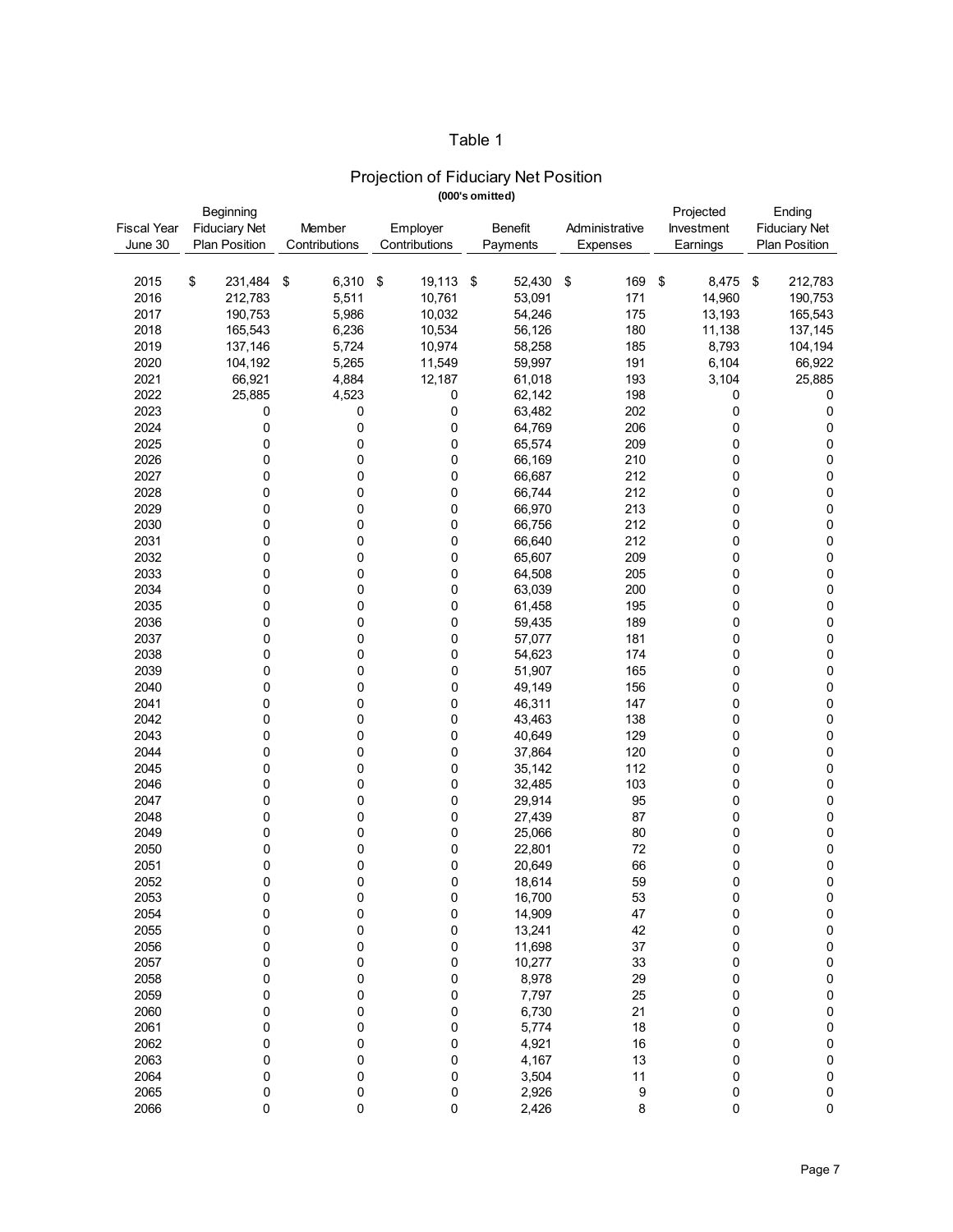| <b>Fiscal Year</b><br>June 30 | Beginning<br><b>Fiduciary Net</b><br><b>Plan Position</b> | Member<br>Contributions | Employer<br>Contributions | Benefit<br>Payments     | Administrative<br>Expenses | Projected<br>Investment<br>Earnings | Ending<br><b>Fiduciary Net</b><br>Plan Position |
|-------------------------------|-----------------------------------------------------------|-------------------------|---------------------------|-------------------------|----------------------------|-------------------------------------|-------------------------------------------------|
|                               |                                                           |                         |                           |                         |                            |                                     |                                                 |
| 2067                          | \$<br>0                                                   | \$<br>0                 | \$<br>0                   | \$<br>1,997             | \$<br>6                    | \$<br>0                             | \$<br>0                                         |
| 2068                          | 0                                                         | 0                       | 0                         | 1,633                   | 5                          | 0                                   | $\pmb{0}$                                       |
| 2069                          | 0                                                         | 0                       | 0                         | 1,327                   | 4                          | 0                                   | $\pmb{0}$                                       |
| 2070                          | 0                                                         | 0                       | 0                         | 1,071                   | 3                          | 0                                   | $\pmb{0}$                                       |
| 2071                          | 0                                                         | 0                       | 0                         | 859                     | 3                          | 0                                   | $\pmb{0}$                                       |
| 2072                          | 0                                                         | 0                       | 0                         | 685                     | $\overline{\mathbf{c}}$    | 0                                   | $\pmb{0}$                                       |
| 2073                          | 0                                                         | 0                       | 0                         | 544                     | $\overline{c}$             | 0                                   | $\pmb{0}$                                       |
| 2074                          | 0                                                         | $\mathbf 0$             | 0                         | 430                     | 1                          | 0                                   | $\pmb{0}$                                       |
| 2075                          | 0                                                         | 0                       | 0                         | 339                     | 1                          | 0                                   | $\pmb{0}$                                       |
| 2076                          | 0                                                         | $\mathbf 0$             | 0                         | 267                     | 1                          | $\mathbf 0$                         | $\pmb{0}$                                       |
| 2077                          | 0                                                         | 0                       | 0                         | 210                     | 1                          | 0                                   | 0                                               |
| 2078                          | 0                                                         | 0                       | 0                         | 166                     | 1                          | 0                                   | $\mathsf 0$                                     |
| 2079                          | 0                                                         | 0                       | 0                         | 132                     | 0                          | 0                                   | $\pmb{0}$                                       |
| 2080                          | 0                                                         | 0                       | 0                         | 106                     | 0                          | 0                                   | $\pmb{0}$                                       |
| 2081                          | 0                                                         | 0                       | 0                         | 86                      | 0                          | 0                                   | $\pmb{0}$                                       |
| 2082                          | 0                                                         | 0                       | 0                         | 71                      | 0                          | 0                                   | $\pmb{0}$                                       |
| 2083                          | 0                                                         | 0                       | 0                         | 59                      | 0                          | 0                                   | $\pmb{0}$                                       |
| 2084                          | 0                                                         | $\pmb{0}$               | 0                         | 50                      | 0                          | 0                                   | $\pmb{0}$                                       |
| 2085                          | 0                                                         | 0                       | 0                         | 43                      | 0                          | 0                                   | $\pmb{0}$                                       |
| 2086                          | 0                                                         | 0                       | 0                         | 37                      | 0                          | 0                                   | $\pmb{0}$                                       |
| 2087                          | 0                                                         | 0                       | 0                         | 32                      | 0                          | 0                                   | $\pmb{0}$                                       |
| 2088                          | 0                                                         | $\mathbf 0$             | 0                         | 28                      | 0                          | $\mathbf 0$                         | $\pmb{0}$                                       |
| 2089                          | 0                                                         | 0                       | 0                         | 24                      | 0                          | 0                                   | $\pmb{0}$                                       |
| 2090                          | 0                                                         | 0                       | 0                         | 21                      | 0                          | 0                                   | $\pmb{0}$                                       |
| 2091                          | 0                                                         | 0                       | 0                         | 19                      | 0                          | 0                                   | $\mathsf 0$                                     |
| 2092                          | 0                                                         | 0                       | 0                         | 16                      | 0                          | 0                                   | $\pmb{0}$                                       |
| 2093                          | 0                                                         | 0                       | 0                         | 14                      | 0                          | 0                                   | $\mathbf 0$                                     |
| 2094                          | 0                                                         | 0                       | 0                         | 12                      | 0                          | 0                                   | $\pmb{0}$                                       |
| 2095                          | 0                                                         | $\mathbf 0$             | 0                         | 10                      | 0                          | 0                                   | $\pmb{0}$                                       |
| 2096                          | 0                                                         | $\pmb{0}$               | 0                         | 8                       | 0                          | 0                                   | $\pmb{0}$                                       |
| 2097                          | 0                                                         | 0                       | 0                         | $\overline{7}$          | 0                          | 0                                   | $\pmb{0}$                                       |
| 2098                          | 0                                                         | 0                       | 0                         | 6                       | 0                          | 0                                   | $\pmb{0}$                                       |
| 2099                          | 0                                                         | 0                       | 0                         | 4                       | 0                          | 0                                   | $\pmb{0}$                                       |
| 2100                          | 0                                                         | 0                       | 0                         | 3                       | 0                          | $\mathbf 0$                         | $\mathbf 0$                                     |
| 2101                          | 0                                                         | $\mathbf 0$             | 0                         | 3                       | 0                          | 0                                   | $\pmb{0}$                                       |
| 2102                          | 0                                                         | 0                       | 0                         | $\overline{\mathbf{c}}$ | 0                          | 0                                   | $\pmb{0}$                                       |
| 2103                          | 0                                                         | 0                       | 0                         | 1                       | 0                          | 0                                   | $\pmb{0}$                                       |
| 2104                          | 0                                                         | 0<br>$\Omega$           | 0                         | 1                       | 0                          | 0                                   | $\pmb{0}$                                       |
| 2105                          | 0                                                         |                         | 0                         | 1                       | 0                          | $\mathbf 0$                         | $\pmb{0}$                                       |

#### Table 1 Projection of Fiduciary Net Position **(000's omitted)** (continued)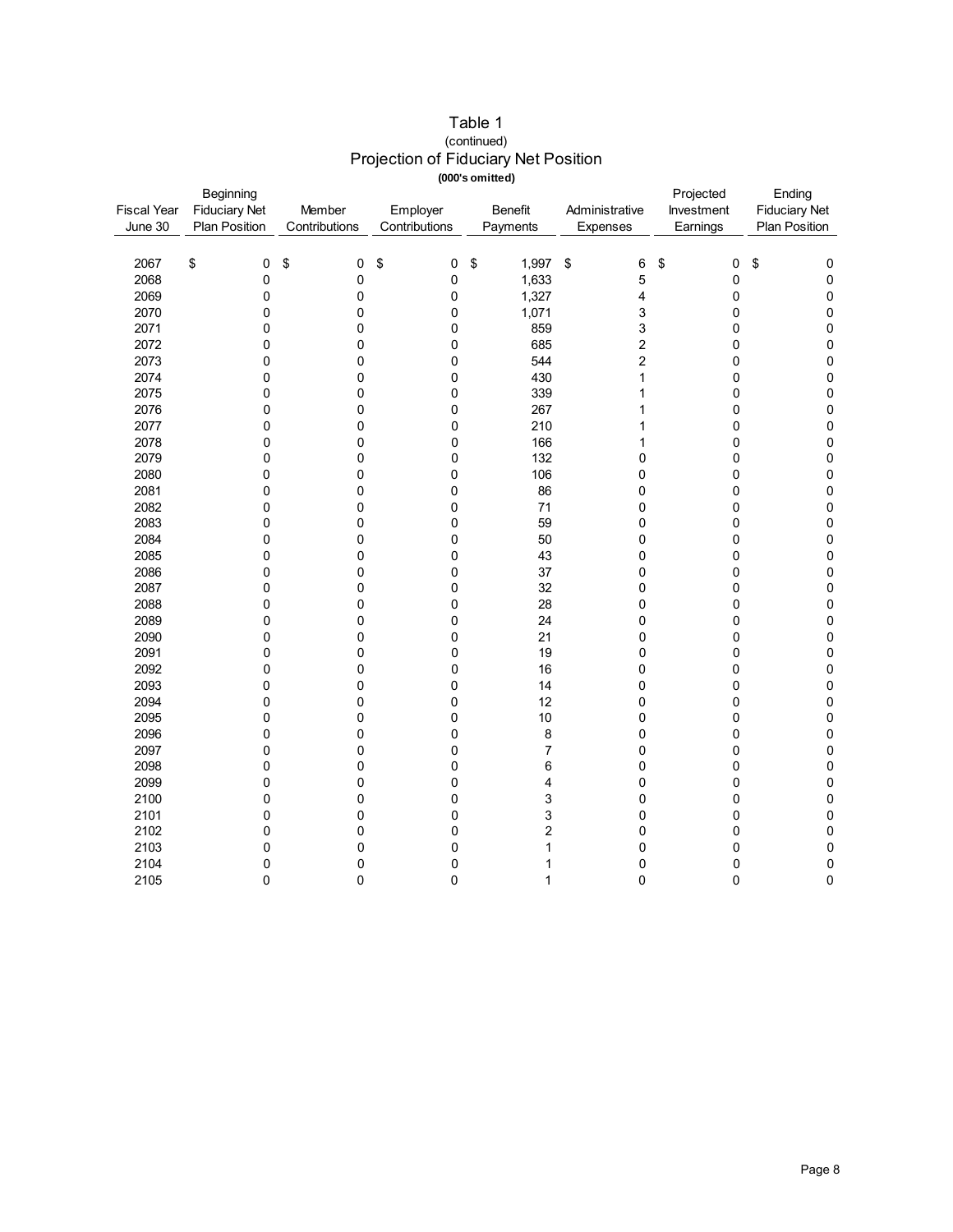### Table 2

| Actuarial Present Values of Projected Benefit Payments |
|--------------------------------------------------------|
| (000's omitted)                                        |

|                    |                      |                | <b>Benefit Payments</b> |          |                       | Present Value of Benefit Payments |                      |
|--------------------|----------------------|----------------|-------------------------|----------|-----------------------|-----------------------------------|----------------------|
| <b>Fiscal Year</b> | Beginning            |                |                         |          |                       | Unfunded                          | <b>Using Single</b>  |
| Ending             | <b>Fiduciary Net</b> | <b>Benefit</b> |                         | Unfunded | <b>Funded Portion</b> | Portion at                        | <b>Discount Rate</b> |
| June 30            | <b>Plan Position</b> | Payments       | <b>Funded Portion</b>   | Portion  | at 7.90%              | 3.80%                             | of 4.12%             |
|                    |                      |                |                         |          |                       |                                   |                      |
| 2015               | \$<br>231,484        | \$<br>52,430   | \$<br>52,430            | \$<br>0  | \$<br>50,474          | 0<br>\$                           | \$<br>51,382         |
| 2016               | 212,783              | 53,091         | 53,091                  | 0        | 47,369                | 0                                 | 49,971               |
| 2017               | 190,753              | 54,246         | 54,246                  | 0        | 44,855                | 0                                 | 49,038               |
| 2018               | 165,543              | 56,126         | 56,126                  | 0        | 43,012                | 0                                 | 48,729               |
| 2019               | 137,146              | 58,258         | 58,258                  | 0        | 41,377                | 0                                 | 48,579               |
| 2020               | 104,192              | 59,997         | 59,997                  | 0        | 39,492                | 0                                 | 48,050               |
| 2021               | 66,921               | 61,018         | 61,018                  | 0        | 37,224                | 0                                 | 46,934               |
| 2022               | 25,885               | 62,142         | 25,885                  | 36,257   | 14,635                | 27,410                            | 45,907               |
| 2023               | 0                    | 63,482         | 0                       | 63,482   | 0                     | 46,235                            | 45,041               |
| 2024               | 0                    | 64,769         | 0                       | 64,769   | 0                     | 45,445                            | 44,136               |
| 2025               | 0                    | 65,574         | 0                       | 65,574   | 0                     | 44,326                            | 42,916               |
| 2026               | 0                    | 66,169         | 0                       | 66,169   | 0                     | 43,091                            | 41,592               |
| 2027               | 0                    | 66,687         | 0                       | 66,687   | 0                     | 41,838                            | 40,259               |
| 2028               | 0                    | 66,744         | 0                       | 66,744   | 0                     | 40,341                            | 38,699               |
| 2029               | 0                    | 66,970         | 0                       | 66,970   | 0                     | 38,996                            | 37,294               |
|                    | 0                    |                | 0                       |          | 0                     |                                   |                      |
| 2030               |                      | 66,756         |                         | 66,756   |                       | 37,448                            | 35,703               |
| 2031               | 0                    | 66,640         | 0                       | 66,640   | 0                     | 36,015                            | 34,231               |
| 2032               | 0                    | 65,607         | 0                       | 65,607   | 0                     | 34,158                            | 32,367               |
| 2033               | 0                    | 64,508         | 0                       | 64,508   | 0                     | 32,356                            | 30,565               |
| 2034               | 0                    | 63,039         | 0                       | 63,039   | 0                     | 30,462                            | 28,687               |
| 2035               | 0                    | 61,458         | 0                       | 61,458   | 0                     | 28,611                            | 26,861               |
| 2036               | 0                    | 59,435         | 0                       | 59,435   | 0                     | 26,656                            | 24,949               |
| 2037               | 0                    | 57,077         | 0                       | 57,077   | 0                     | 24,661                            | 23,011               |
| 2038               | 0                    | 54,623         | 0                       | 54,623   | 0                     | 22,737                            | 21,151               |
| 2039               | 0                    | 51,907         | 0                       | 51,907   | 0                     | 20,816                            | 19,304               |
| 2040               | 0                    | 49,149         | 0                       | 49,149   | 0                     | 18,988                            | 17,554               |
| 2041               | 0                    | 46,311         | 0                       | 46,311   | 0                     | 17,237                            | 15,886               |
| 2042               | 0                    | 43,463         | 0                       | 43,463   | 0                     | 15,585                            | 14,319               |
| 2043               | 0                    | 40,649         | 0                       | 40,649   | 0                     | 14,042                            | 12,863               |
| 2044               | 0                    | 37,864         | 0                       | 37,864   | 0                     | 12,601                            | 11,507               |
| 2045               | 0                    | 35,142         | 0                       | 35,142   | 0                     | 11,267                            | 10,257               |
| 2046               | 0                    | 32,485         | 0                       | 32,485   | 0                     | 10,034                            | 9,106                |
| 2047               | 0                    | 29,914         | 0                       | 29,914   | 0                     | 8,902                             | 8,054                |
| 2048               | 0                    | 27,439         | 0                       | 27,439   | 0                     | 7,866                             | 7,095                |
| 2049               | 0                    | 25,066         | 0                       | 25,066   | 0                     | 6,923                             | 6,225                |
| 2050               | 0                    | 22,801         | 0                       | 22,801   | 0                     | 6,067                             | 5,439                |
| 2051               | 0                    | 20,649         | 0                       | 20,649   | 0                     | 5,293                             | 4,730                |
| 2052               | 0                    | 18,614         | 0                       | 18,614   | 0                     | 4,597                             | 4,095                |
| 2053               | 0                    | 16,700         | 0                       | 16,700   | 0                     | 3,973                             | 3,529                |
| 2054               | 0                    | 14,909         | 0                       | 14,909   | 0                     | 3,417                             | 3,026                |
| 2055               | 0                    | 13,241         | 0                       | 13,241   | 0                     | 2,924                             | 2,581                |
| 2056               | 0                    | 11,698         | 0                       | 11,698   | 0                     | 2,488                             | 2,190                |
| 2057               | 0                    | 10,277         | 0                       | 10,277   | 0                     | 2,106                             | 1,848                |
| 2058               | 0                    | 8,978          | 0                       | 8,978    | 0                     | 1,772                             | 1,550                |
| 2059               | 0                    | 7,797          | 0                       | 7,797    | 0                     | 1,483                             | 1,293                |
| 2060               | 0                    | 6,730          | 0                       | 6,730    | 0                     | 1,233                             | 1,072                |
| 2061               | 0                    | 5,774          | 0                       | 5,774    | 0                     | 1,019                             | 883                  |
| 2062               | 0                    | 4,921          | 0                       | 4,921    | 0                     | 837                               | 723                  |
| 2063               | 0                    | 4,167          | 0                       | 4,167    | 0                     | 683                               | 588                  |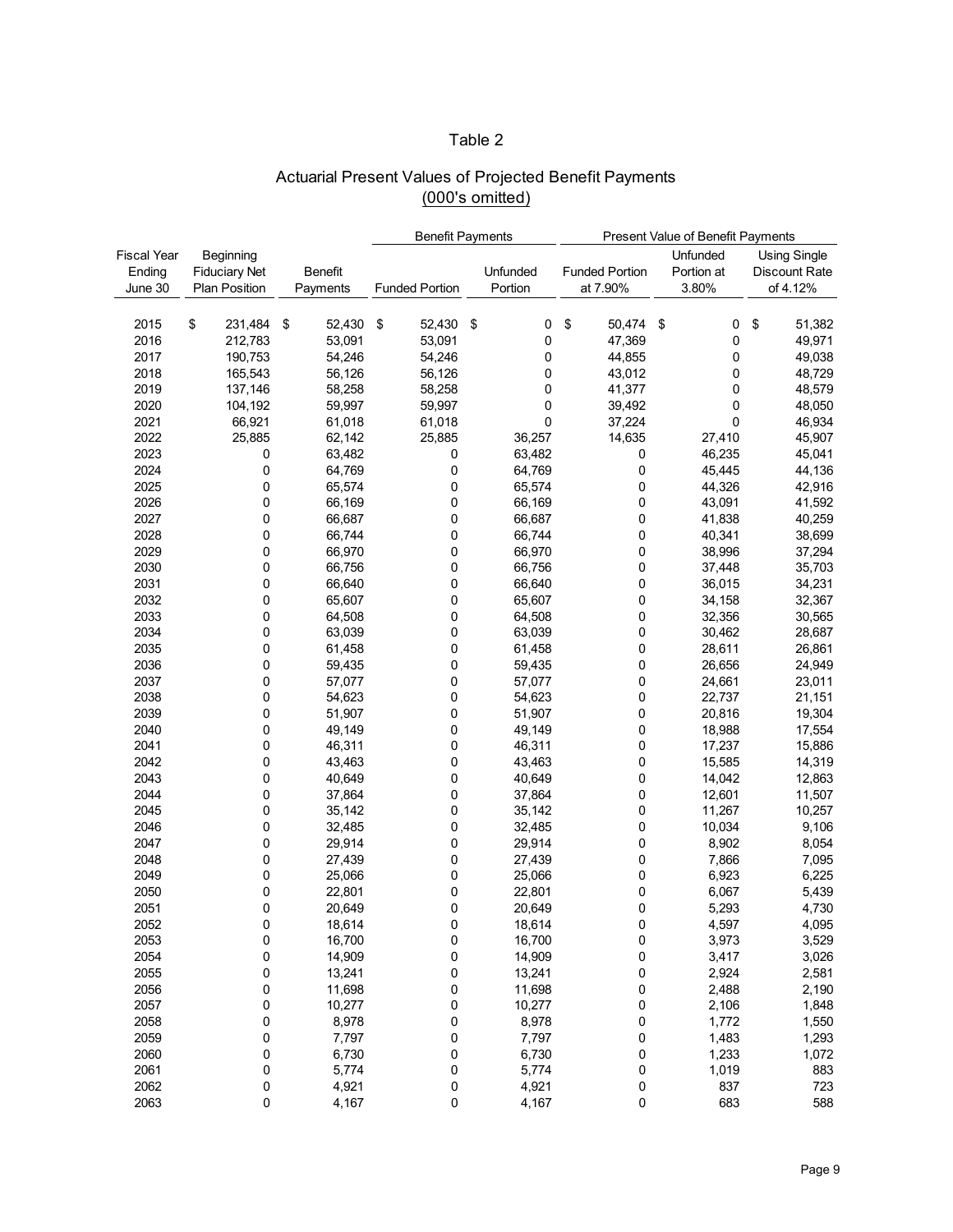#### Table 2 Actuarial Present Values of Projected Benefit Payments (000's omitted) (continued)

|                    |                      |                | <b>Benefit Payments</b> |                | Present Value of Benefit Payments |                         |                         |
|--------------------|----------------------|----------------|-------------------------|----------------|-----------------------------------|-------------------------|-------------------------|
| <b>Fiscal Year</b> | Beginning            |                |                         |                |                                   | Unfunded                | <b>Using Single</b>     |
| Ending             | <b>Fiduciary Net</b> | <b>Benefit</b> |                         | Unfunded       | <b>Funded Portion</b>             | Portion at              | Discount Rate           |
| June 30            | <b>Plan Position</b> | Payments       | <b>Funded Portion</b>   | Portion        | at 7.90%                          | 3.80%                   | of 4.12%                |
|                    |                      |                |                         |                |                                   |                         |                         |
| 2064               | \$<br>0              | \$<br>3,504    | \$<br>0                 | \$<br>3,504    | \$<br>0                           | \$<br>553               | \$<br>475               |
| 2065               | 0                    | 2,926          | 0                       | 2,926          | 0                                 | 445                     | 381                     |
| 2066               | 0                    | 2,426          | 0                       | 2,426          | 0                                 | 355                     | 303                     |
| 2067               | 0                    | 1,997          | 0                       | 1,997          | 0                                 | 282                     | 240                     |
| 2068               | 0                    | 1,633          | 0                       | 1,633          | 0                                 | 222                     | 188                     |
| 2069               | $\pmb{0}$            | 1,327          | 0                       | 1,327          | 0                                 | 174                     | 147                     |
| 2070               | 0                    | 1,071          | 0                       | 1,071          | 0                                 | 135                     | 114                     |
| 2071               | 0                    | 859            | 0                       | 859            | 0                                 | 104                     | 88                      |
| 2072               | 0                    | 685            | 0                       | 685            | 0                                 | 80                      | 67                      |
| 2073               | 0                    | 544            | 0                       | 544            | 0                                 | 61                      | 51                      |
| 2074               | 0                    | 430            | 0                       | 430            | 0                                 | 47                      | 39                      |
| 2075               | 0                    | 339            | 0                       | 339            | 0                                 | 35                      | 29                      |
| 2076               | 0                    | 267            | 0                       | 267            | 0                                 | 27                      | 22                      |
| 2077               | 0                    | 210            | 0                       | 210            | 0                                 | 20                      | 17                      |
| 2078               | 0                    | 166            | 0                       | 166            | 0                                 | 16                      | 13                      |
| 2079               | 0                    | 132            | 0                       | 132            | 0                                 | 12                      | 10                      |
| 2080               | 0                    | 106            | 0                       | 106            | 0                                 | 9                       | $\bf 8$                 |
| 2081               | 0                    | 86             | 0                       | 86             | 0                                 | $\overline{7}$          | $\,6\,$                 |
| 2082               | 0                    | 71             | 0                       | 71             | 0                                 | 6                       | 5                       |
| 2083               | 0                    | 59             | 0                       | 59             | 0                                 | 5                       | $\overline{\mathbf{4}}$ |
| 2084               | 0                    | 50             | 0                       | 50             | 0                                 | 4                       | 3                       |
| 2085               | 0                    | 43             | 0                       | 43             | 0                                 | 3                       | 3                       |
| 2086               | 0                    | 37             | 0                       | 37             | 0                                 | 3                       | $\overline{\mathbf{c}}$ |
| 2087               | 0                    | 32             | 0                       | 32             | 0                                 | $\overline{\mathbf{c}}$ | $\mathbf 2$             |
| 2088               | 0                    | 28             | 0                       | 28             | 0                                 | $\overline{\mathbf{c}}$ | $\mathbf{1}$            |
| 2089               | 0                    | 24             | 0                       | 24             | 0                                 | $\overline{c}$          | $\mathbf{1}$            |
| 2090               | 0                    | 21             | 0                       | 21             | 0                                 | 1                       | $\mathbf{1}$            |
| 2091               | 0                    | 19             | 0                       | 19             | 0                                 | 1                       | $\mathbf{1}$            |
| 2092               | 0                    | 16             | 0                       | 16             | 0                                 | 1                       | $\mathbf{1}$            |
| 2093               | 0                    | 14             | 0                       | 14             | 0                                 | 1                       | $\mathbf{1}$            |
| 2094               | 0                    | 12             | 0                       | 12             | 0                                 | 1                       | $\mathbf 0$             |
| 2095               | 0                    | 10             | 0                       | 10             | 0                                 | $\pmb{0}$               | $\mathbf 0$             |
| 2096               | 0                    | 8              | 0                       | 8              | 0                                 | 0                       | $\mathbf 0$             |
| 2097               | $\pmb{0}$            | $\overline{7}$ | 0                       | $\overline{7}$ | 0                                 | $\pmb{0}$               | $\mathbf 0$             |
| 2098               | 0                    | 6              | 0                       | 6              | 0                                 | $\pmb{0}$               | $\pmb{0}$               |
| 2099               | $\mathbf 0$          | 4              | 0                       | $\overline{4}$ | 0                                 | $\mathbf 0$             | $\mathbf 0$             |
| 2100               | $\mathbf 0$          | 3              | 0                       | 3              | 0                                 | 0                       | $\mathsf 0$             |
| 2101               | 0                    | 3              | 0                       | 3              | 0                                 | 0                       | $\mathsf 0$             |
| 2102               | 0                    | $\overline{2}$ | 0                       | $\overline{c}$ | 0                                 | 0                       | $\mathbf 0$             |
| 2103               | 0                    | 1              | 0                       | 1              | 0                                 | 0                       | $\pmb{0}$               |
| 2104               | 0                    | 1              | 0                       | 1              | 0                                 | 0                       | $\pmb{0}$               |
| 2105               | 0                    | 1              | 0                       | 1              | 0                                 | 0                       | $\mathbf 0$             |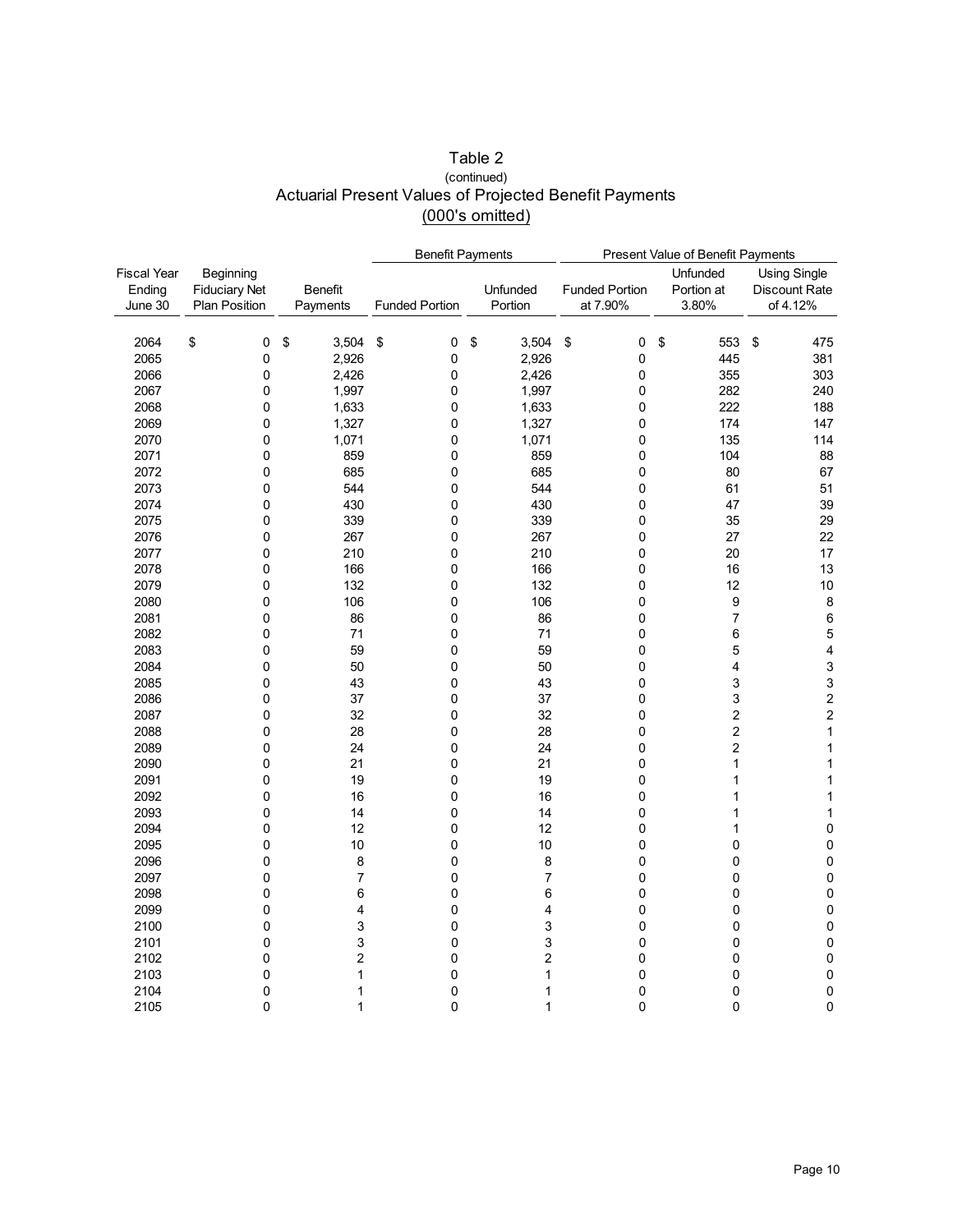## **Section II – Actuarial Assumptions and Methods**

Investment Rate of Return: 7.90% per annum, compounded annually.

COLA: No future COLA is assumed.

Salary Increases: Salaries are assumed to increase by 2.50% per year through fiscal year ending 2021 and 3.50% per year for fiscal years ending 2022 and thereafter.

Separations From Service: Representative mortality and disability rates are as follows:

|            |             | <b>Lives per Thousand</b><br>Death* |                   |
|------------|-------------|-------------------------------------|-------------------|
| <u>Age</u> | <b>Male</b> | Female                              | <b>Disability</b> |
| 30         | 0.38        | 0.22                                | 0.22              |
| 35         | 0.44        | 0.35                                | 0.26              |
| 40         | 0.77        | 0.55                                | 0.33              |
| 45         | 1.08        | 0.85                                | 0.64              |
| 50         | 1.51        | 1.33                                | 1.14              |
| 55         | 2.14        | 2.02                                | 1.97              |
| 60         | 3.62        | 3.48                                | 3.26              |
| 65         | 6.75        | 6.66                                | 4.73              |

\* RP-2000 Combined Healthy Male and RP-2000 Combined Healthy Female Mortality Tables (set back 5 years for males and 3 years for females) projected on a generational basis from the base year of 2012 using Projection Scale AA. The above rates are unadjusted for Projection Scale AA.

Retirement: It was assumed that the probability of retirement at age 65 for those judges who have 12 or more years of judicial service at age 65 is at 25% per year. In addition, retirement for members who have attained age 60 with 20 years of judicial service or attained age 65 with 15 years judicial service is at 30% at age 60, 25% at age 65 and 20% for all other ages between ages 60 and 70. At age 70, all remaining active members are assumed to retire.

Deaths After Retirement: RP-2000 Combined Healthy Mortality Tables (set back 5 years for males and 3 years for females) for service retirement and beneficiaries of former members projected on a generational basis from the base year of 2012 using Projection Scale AA. The RP-2000 Disability Mortality Tables (set forward 2 years for males and females) are used to value disabled retirees. Representative values of the annual rates of mortality unadjusted for Projection Scale AA are as follows: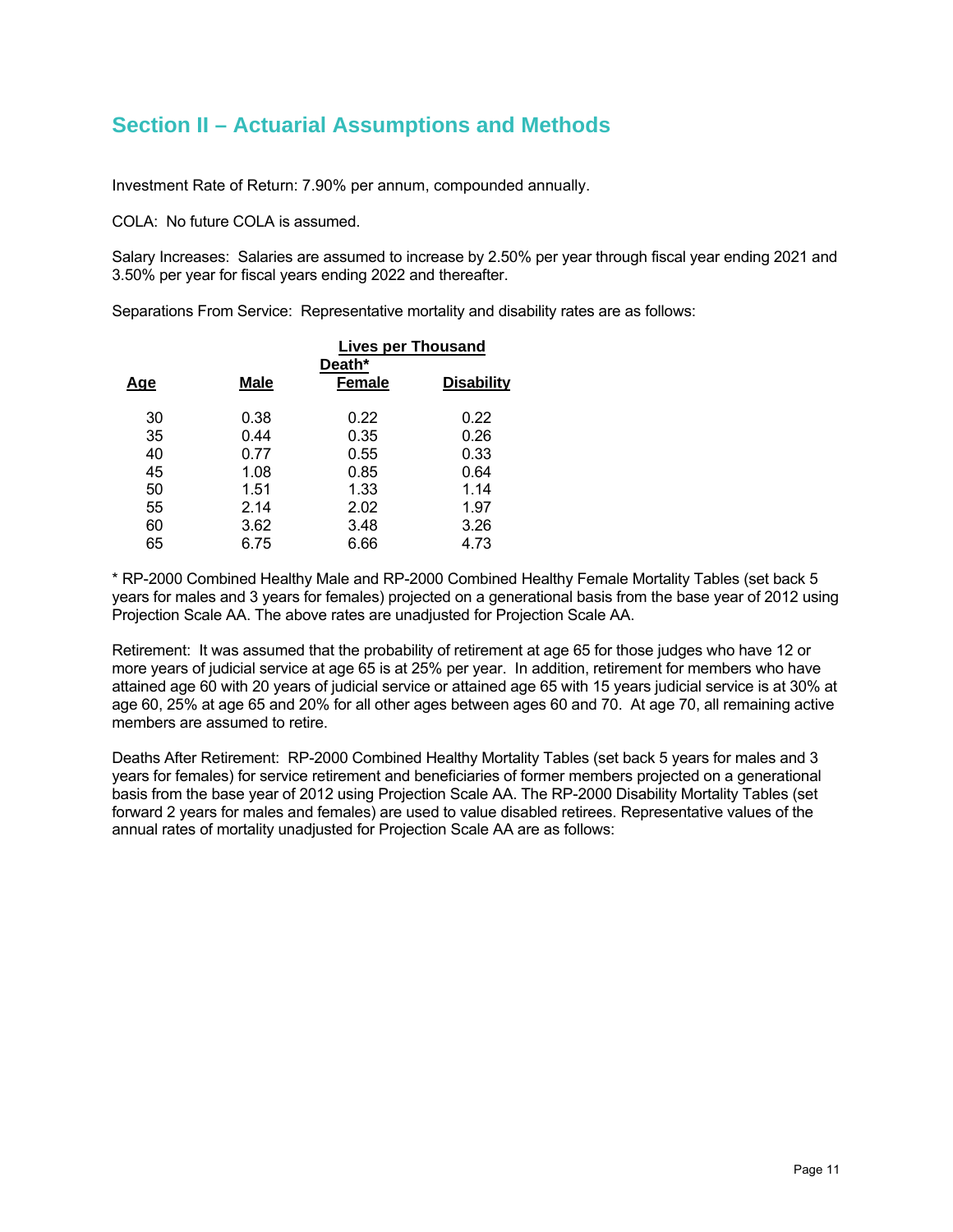|                  |              | <b>Lives Per Thousand</b><br><b>Retired Members &amp;</b><br><b>Beneficiaries of</b><br><b>Deceased Members</b> |              | <b>Disabled Members</b> |
|------------------|--------------|-----------------------------------------------------------------------------------------------------------------|--------------|-------------------------|
|                  | <b>Males</b> | <b>Females</b>                                                                                                  | <b>Males</b> | <b>Females</b>          |
| <u>Age</u><br>55 | 2.14         | 2.02                                                                                                            | 38.03        | 18.65                   |
| 60               | 3.62         | 3.48                                                                                                            | 44.98        | 24.08                   |
| 65               | 6.75         | 6.66                                                                                                            | 54.45        | 31.32                   |
| 70               | 12.74        | 12.16                                                                                                           | 69.41        | 42.85                   |
| 75               | 22.21        | 20.66                                                                                                           | 92.15        | 59.54                   |
| 80               | 37.83        | 34.11                                                                                                           | 121.88       | 82.30                   |
| 85               | 64.37        | 56.29                                                                                                           | 155.23       | 114.51                  |
| 90               | 110.76       | 96.34                                                                                                           | 216.61       | 159.92                  |

Marriage: Husbands are assumed to be 3 years older than wives. Among the active population, 90% of participants are assumed married. No children are assumed. Neither the percentage married nor the number of children assumption is individually explicit but are considered reasonable as a single combined assumption.

#### Valuation Method:

Funding Calculations: Projected Unit Credit Method. This method essentially funds the System's benefits accrued to the valuation date. Experience gains and losses are recognized in future accrued liability contributions. In accordance with Chapter 78, P.L. 2011, beginning with the July 1, 2010 actuarial valuation, the accrued liability contribution shall be computed so that if the contribution is paid annually in level dollars, it will amortize the unfunded accrued liability over an open 30 year period. Beginning with the July 1, 2019 actuarial valuation, the accrued liability contribution shall be computed so that if the contribution is paid annually in level dollars, it will amortize the unfunded accrued liability over a closed 30 year period (i.e., for each subsequent actuarial valuation the amortization period shall decrease by one year.) Beginning with the July 1, 2029 actuarial valuation, when the remaining amortization period reaches 20 years, any increase or decrease in the unfunded accrued liability as a result of actuarial losses or gains for subsequent valuation years shall serve to increase or decrease, respectively, the amortization period for the unfunded accrued liability, unless an increase in the amortization period will cause it to exceed 20 years. If an increase in the amortization period as a result of actuarial losses for a valuation year would exceed 20 years, the accrued liability contribution shall be computed for the valuation year using a 20 year amortization period.

Asset Valuation Method: A five year average of market values with write-up was used. This method takes into account appreciation (depreciation) in investments in order to smooth asset values by averaging the excess of the actual over the expected income, on a market value basis, over a five-year period.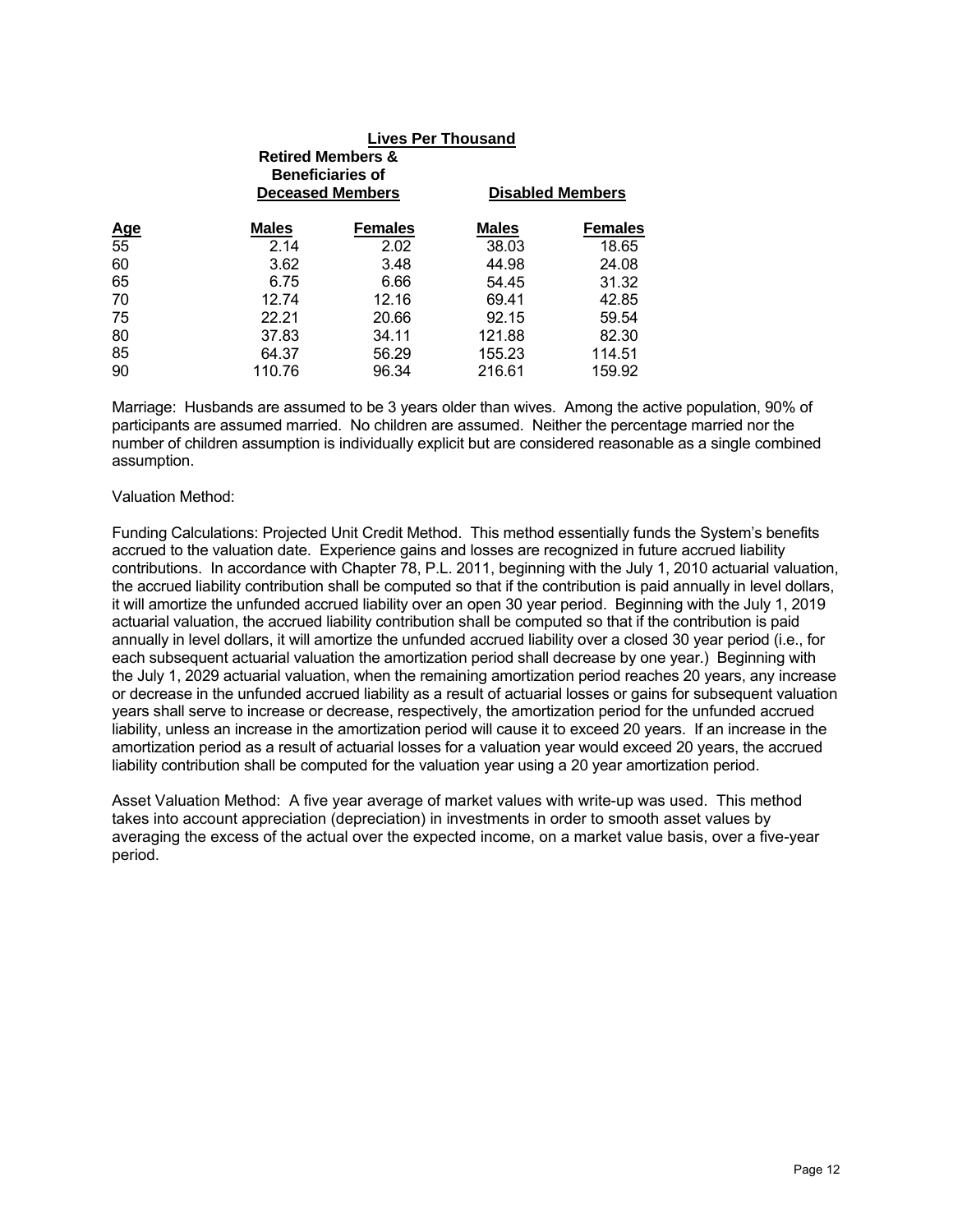#### **Demographic assumptions used to determine the Discount Rate and Total Pension Liability as of June 30, 2015**

#### Separations from Service

Representative mortality and disability rates are as follows:

|            |             | <b>Lives per Thousand</b> |                   |
|------------|-------------|---------------------------|-------------------|
|            |             | Death <sup>1</sup>        |                   |
| <u>Age</u> | <b>Male</b> | <b>Female</b>             | <b>Disability</b> |
| 30         | 0.43        | 0.38                      | 0.22              |
| 35         | 0.74        | 0.58                      | 0.26              |
| 40         | 1.04        | 0.90                      | 0.33              |
| 45         | 1.45        | 1.38                      | 0.64              |
| 50         | 2.06        | 2.12                      | 1.14              |
| 55         | 3.49        | 3.68                      | 1.97              |
| 60         | 6.16        | 6.71                      | 3.26              |
| 65         | 10.89       | 11.49                     | 4.73              |

<sup>1</sup> RP-2000 Combined Healthy Male and RP-2000 Combined Healthy Female Mortality Tables (unadjusted for males and set forward 3 years for females) projected on a generational basis from the base year of 2000 to 2013 using Projection Scale BB for the base tables. The base tables are projected beyond the base year using the Buck Modified MP-2014 Projection scale. The above rates are unadjusted for the Buck Modified MP-2014 Projection Scale.

#### **Deaths after Retirement**

RP-2000 Combined Healthy Mortality Tables (unadjusted for males and set forward 3 years for females) for service retirement and beneficiaries of former members projected on a generational basis from the base year of 2000 to 2013 using Projection Scale BB for the base tables. The base tables are projected beyond the base year using the Buck Modified MP-2014 Projection scale. The RP-2000 Disability Mortality Tables (set forward 2 years for males and females) are used to value disabled retirees. Representative values of the annual rates of mortality unadjusted for the Buck Modified MP-2014 Projection Scale are as follows:

| <b>Retired Members &amp;</b><br><b>Beneficiaries of</b><br><b>Deceased Members</b> |              |                | <b>Lives Per Thousand</b><br><b>Disabled Members</b> |                |  |
|------------------------------------------------------------------------------------|--------------|----------------|------------------------------------------------------|----------------|--|
| <u>Age</u>                                                                         | <b>Males</b> | <b>Females</b> | <b>Males</b>                                         | <b>Females</b> |  |
| 55                                                                                 | 3.49         | 3.68           | 38.03                                                | 18.65          |  |
| 60                                                                                 | 6.16         | 6.71           | 44.98                                                | 24.08          |  |
| 65                                                                                 | 10.89        | 11.49          | 54.45                                                | 31.32          |  |
| 70                                                                                 | 18.25        | 19.63          | 69.41                                                | 42.85          |  |
| 75                                                                                 | 31.09        | 32.13          | 92.15                                                | 59.54          |  |
| 80                                                                                 | 52.89        | 53.43          | 121.88                                               | 82.30          |  |
| 85                                                                                 | 91.00        | 91.72          | 155.23                                               | 114.51         |  |
| 90                                                                                 | 158.84       | 147.61         | 216.61                                               | 159.92         |  |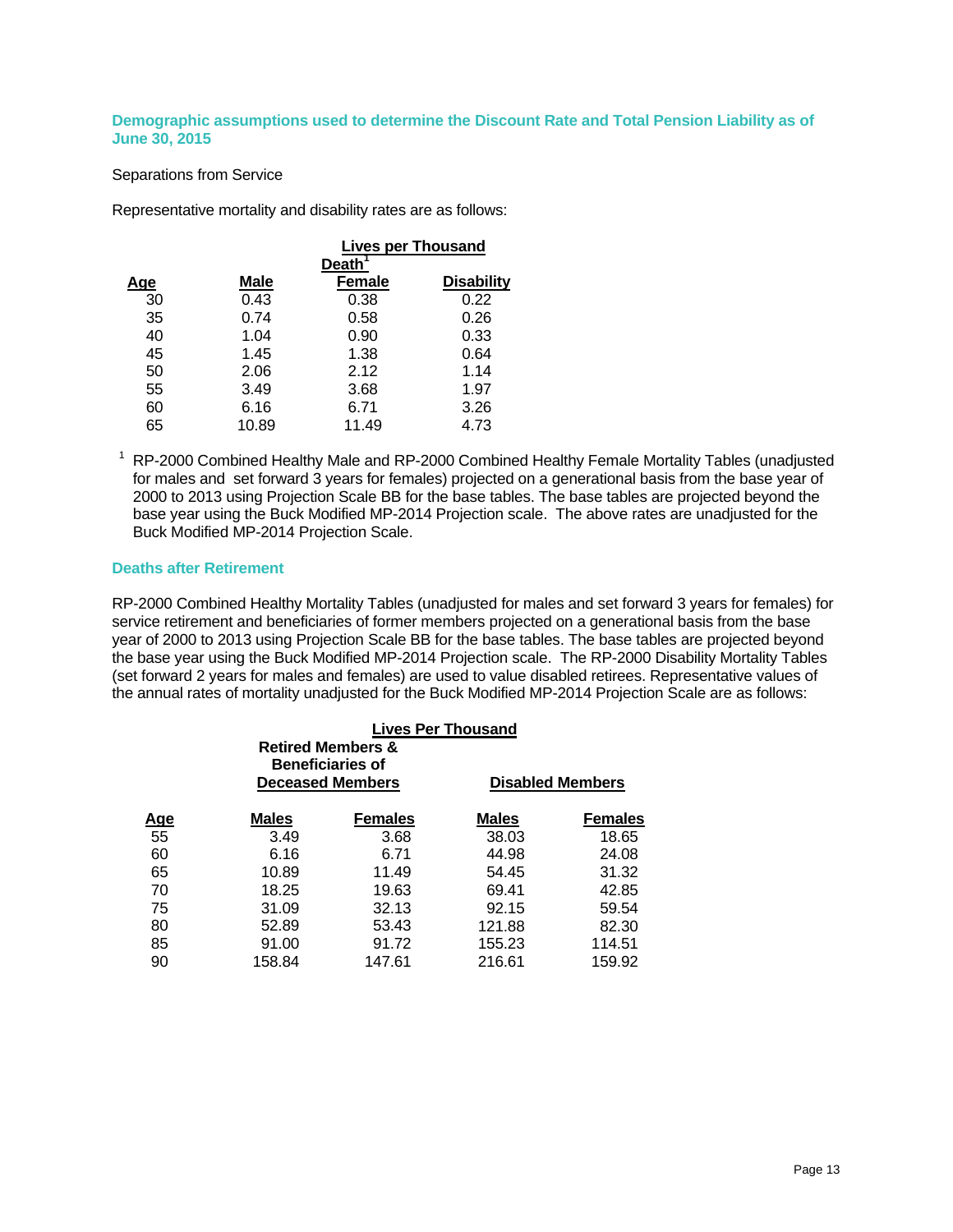#### **Retirement**

| Age | Age 60 with 20<br>Years<br><b>Judicial</b><br><b>Service or Age</b><br>65 with<br>15 Years<br><b>Judicial</b><br><b>Service</b> | After Age 59 with<br><b>Less than 12 Years</b><br><b>Judicial Service</b> | After Age 59 with 12 or<br><b>More</b><br><b>Years of Judicial Service</b><br>(but have not attained<br>60/20JS or 65/15JS) | Prior to age 60 with<br><b>5 Years Judicial Service</b><br>and<br>25 Years Public Service |
|-----|---------------------------------------------------------------------------------------------------------------------------------|---------------------------------------------------------------------------|-----------------------------------------------------------------------------------------------------------------------------|-------------------------------------------------------------------------------------------|
| 50  | 0.00000                                                                                                                         | 0.00000                                                                   | 0.00000                                                                                                                     | 0.00000                                                                                   |
| 51  | 0.00000                                                                                                                         | 0.00000                                                                   | 0.00000                                                                                                                     | 0.00000                                                                                   |
| 52  | 0.00000                                                                                                                         | 0.00000                                                                   | 0.00000                                                                                                                     | 0.00000                                                                                   |
| 53  | 0.00000                                                                                                                         | 0.00000                                                                   | 0.00000                                                                                                                     | 0.00000                                                                                   |
| 54  | 0.00000                                                                                                                         | 0.00000                                                                   | 0.00000                                                                                                                     | 0.00000                                                                                   |
| 55  | 0.00000                                                                                                                         | 0.00000                                                                   | 0.00000                                                                                                                     | 0.00000                                                                                   |
| 56  | 0.00000                                                                                                                         | 0.00000                                                                   | 0.00000                                                                                                                     | 0.00000                                                                                   |
| 57  | 0.00000                                                                                                                         | 0.00000                                                                   | 0.00000                                                                                                                     | 0.00000                                                                                   |
| 58  | 0.00000                                                                                                                         | 0.00000                                                                   | 0.00000                                                                                                                     | 0.00000                                                                                   |
| 59  | 0.00000                                                                                                                         | 0.00000                                                                   | 0.00000                                                                                                                     | 0.00000                                                                                   |
| 60  | 0.30000                                                                                                                         | 0.02500                                                                   | 0.00000                                                                                                                     | 0.00000                                                                                   |
| 61  | 0.20000                                                                                                                         | 0.02500                                                                   | 0.00000                                                                                                                     | 0.00000                                                                                   |
| 62  | 0.20000                                                                                                                         | 0.02500                                                                   | 0.00000                                                                                                                     | 0.00000                                                                                   |
| 63  | 0.30000                                                                                                                         | 0.02500                                                                   | 0.00000                                                                                                                     | 0.00000                                                                                   |
| 64  | 0.30000                                                                                                                         | 0.02500                                                                   | 0.00000                                                                                                                     | 0.00000                                                                                   |
| 65  | 0.37500                                                                                                                         | 0.02500                                                                   | 0.10000                                                                                                                     | 0.00000                                                                                   |
| 66  | 0.24000                                                                                                                         | 0.02500                                                                   | 0.00000                                                                                                                     | 0.00000                                                                                   |
| 67  | 0.24000                                                                                                                         | 0.02500                                                                   | 0.00000                                                                                                                     | 0.00000                                                                                   |
| 68  | 0.24000                                                                                                                         | 0.02500                                                                   | 0.00000                                                                                                                     | 0.00000                                                                                   |
| 69  | 0.24000                                                                                                                         | 0.02500                                                                   | 0.00000                                                                                                                     | 0.00000                                                                                   |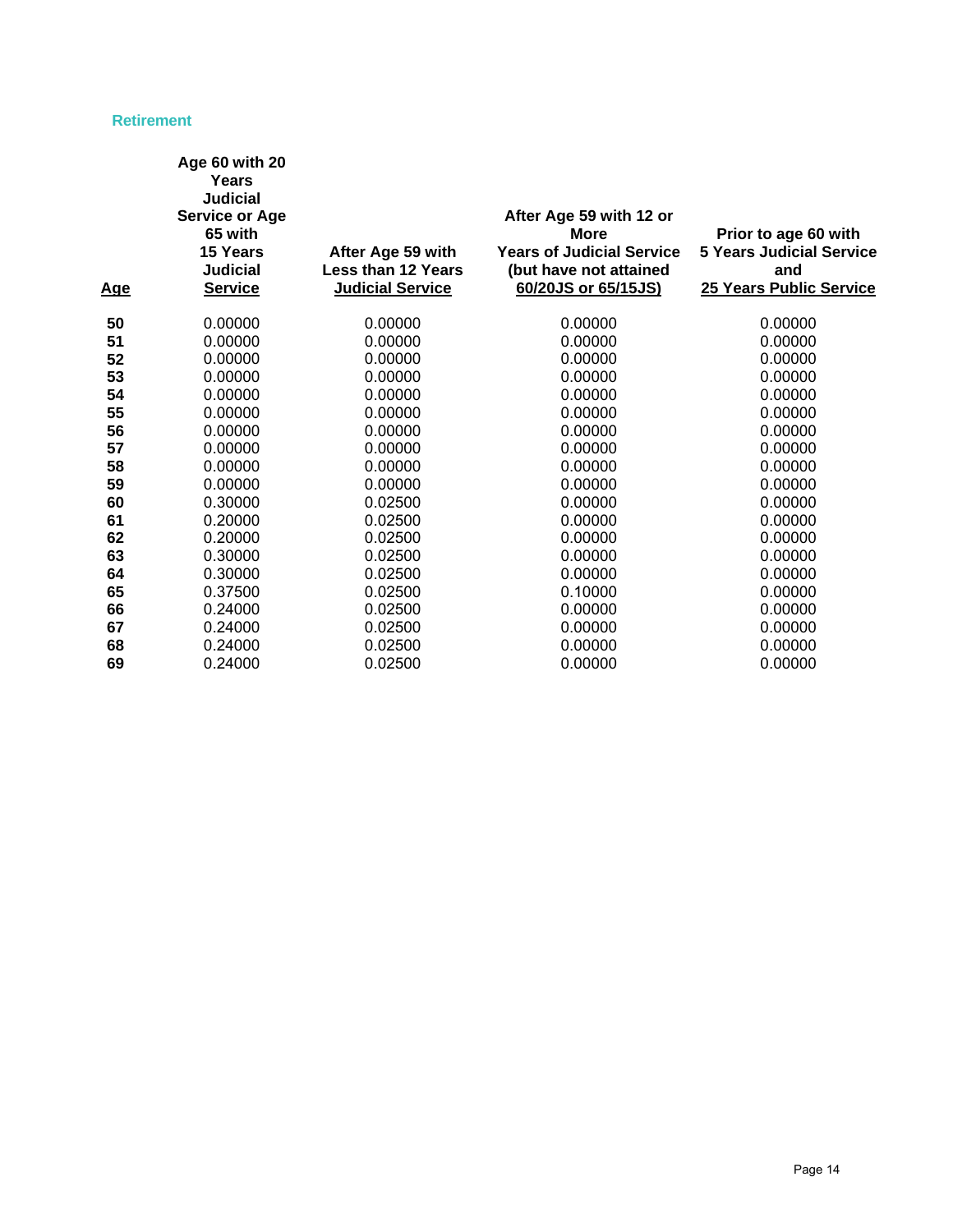## **Section III – Summary of Plan Provisions**

New Jersey Statutes, Title 43, Chapter 6A.

#### Eligibility for Membership

Chief Justice and associate justices of the Supreme Court, judges of the Superior Court and tax courts of the State of New Jersey.

| 1. | <b>Definitions</b>            |     |                                                                                                              |                                                                                                                                                                                                                                                                                                                                                                                   |  |
|----|-------------------------------|-----|--------------------------------------------------------------------------------------------------------------|-----------------------------------------------------------------------------------------------------------------------------------------------------------------------------------------------------------------------------------------------------------------------------------------------------------------------------------------------------------------------------------|--|
|    | Plan Year                     |     |                                                                                                              | The 12-month period beginning on July 1 and ending on June 30.                                                                                                                                                                                                                                                                                                                    |  |
|    | Service                       |     |                                                                                                              | A year is credited for each year of service as a public employee in<br>the State of New Jersey. Any service, for which member did not<br>receive annual salary of at least \$500, shall be excluded.                                                                                                                                                                              |  |
|    | <b>Final Salary</b>           |     |                                                                                                              | Annual salary received by the member at the time of retirement or<br>other termination of service. (Effective June 30, 1996, Chapter<br>113, P.L. 1997 provided that the amount of compensation used for<br>employer and member contributions and benefits under the<br>program cannot exceed the compensation limitation of Section<br>401(a)(17) of the Internal Revenue Code.) |  |
|    | <b>Accumulated Deductions</b> |     | The sum of all amounts deducted from the compensation of a<br>member or contributed by him or on his behalf. |                                                                                                                                                                                                                                                                                                                                                                                   |  |
|    | <b>Retirement Allowance</b>   |     |                                                                                                              | Pension derived from contributions of the State plus the annuity<br>derived from employee contributions.                                                                                                                                                                                                                                                                          |  |
| 2. | <b>Benefits</b>               |     |                                                                                                              |                                                                                                                                                                                                                                                                                                                                                                                   |  |
|    | <b>Service Retirement</b>     | (A) | Mandatory retirement at age 70. Voluntary retirement<br>prior to age 70 as follows:                          |                                                                                                                                                                                                                                                                                                                                                                                   |  |
|    |                               |     | (a)<br>(b)<br>(c)                                                                                            | Age 70 and 10 years of judicial service;<br>Age 65 and 15 years of judicial service; or<br>Age 60 and 20 years of judicial service.                                                                                                                                                                                                                                               |  |
|    |                               |     | Benefit is an annual retirement allowance equal to 75% of<br>final salary.                                   |                                                                                                                                                                                                                                                                                                                                                                                   |  |
|    |                               | (B) | service; or                                                                                                  | Age 65 while serving as a judge, 5 consecutive years of<br>judicial service and 15 years in the aggregate of public                                                                                                                                                                                                                                                               |  |
|    |                               |     | service.                                                                                                     | Age 60 while serving as a judge, 5 consecutive years of<br>judicial service and 20 years in the aggregate of public                                                                                                                                                                                                                                                               |  |
|    |                               |     |                                                                                                              | Benefit is an annual retirement allowance equal to 50%<br>of final salary.                                                                                                                                                                                                                                                                                                        |  |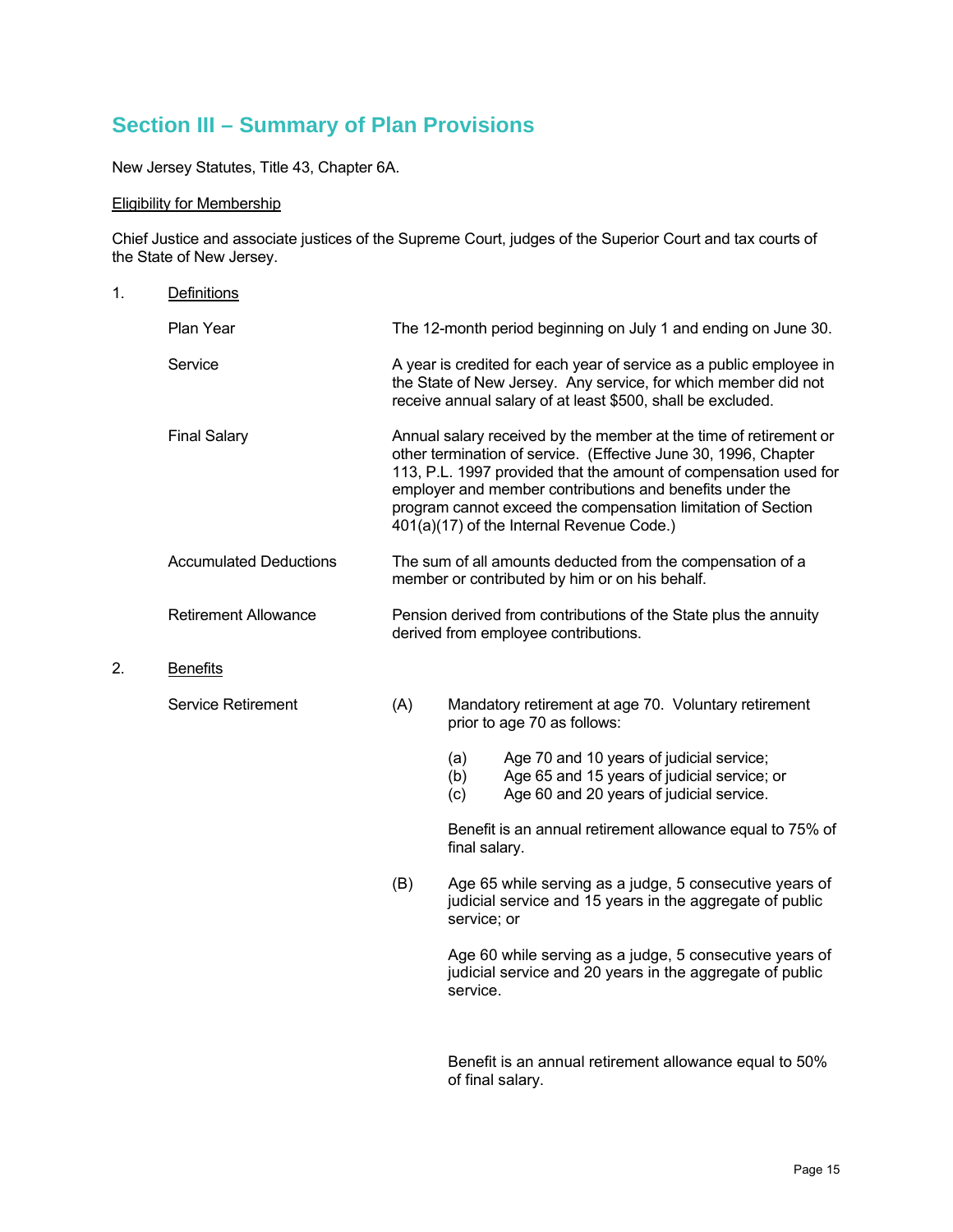|                           | (C) | Age 60 while serving as a judge, 5 consecutive years of<br>judicial service and 15 years in the aggregate of public<br>service. Benefit is an annual retirement allowance equal<br>to 2% of final salary for each year of public service up to<br>25 years plus 1% of final salary for each year in excess<br>of 25 years.                                                                                                                                      |
|---------------------------|-----|-----------------------------------------------------------------------------------------------------------------------------------------------------------------------------------------------------------------------------------------------------------------------------------------------------------------------------------------------------------------------------------------------------------------------------------------------------------------|
|                           | (D) | Age 60 while serving as a judge. Benefit is an annual<br>retirement allowance equal to 2% of final salary for each<br>year of judicial service up to 25 years plus 1% for each<br>year in excess of 25 years.                                                                                                                                                                                                                                                   |
| <b>Early Retirement</b>   |     | Prior to age 60 while serving as a judge, 5 consecutive years of<br>judicial service and 25 or more years in the aggregate of public<br>service. Benefit is an annual retirement allowance equal to 2%<br>of final salary for each year of public service up to 25 years plus<br>1% of final salary for each year of public service in excess of 25<br>years, actuarially reduced for commencement prior to age 60.                                             |
| <b>Vested Termination</b> |     | Termination of service prior to age 60, with 5 consecutive years<br>of judicial service and 10 years in the aggregate of public<br>service. Benefit is a refund of accumulated deductions, or a<br>deferred life annuity beginning at age 60 equal to 2% of final<br>salary for each year of public service up to 25 years, plus 1% for<br>service in excess of 25 years.                                                                                       |
| <b>Death Benefits</b>     |     |                                                                                                                                                                                                                                                                                                                                                                                                                                                                 |
| <b>Before Retirement</b>  |     | Death of an active member of the plan. Benefit is equal to:                                                                                                                                                                                                                                                                                                                                                                                                     |
|                           | (a) | Lump sum payment equal to 1-1/2 times final salary,<br>plus                                                                                                                                                                                                                                                                                                                                                                                                     |
|                           | (b) | Spousal life annuity of 25% of final salary payable until<br>spouse's remarriage plus 10% (15%) to one (two or<br>more) dependent child (children). If there is no surviving<br>spouse, or upon death or remarriage, a total of 15%<br>(20%, 30%) of final salary payable to one (two, three or<br>more) dependent child (children). If there is no surviving<br>spouse (or dependent children), 20% or 30% of final<br>salary to one or two dependent parents. |
| <b>After Retirement</b>   |     | Death of a retired member of the plan. Benefit is equal to:                                                                                                                                                                                                                                                                                                                                                                                                     |
|                           | (a) | Lump sum of 25% of final salary for a member retired<br>under normal or early retirement. If a member were<br>receiving a disability benefit, a lump sum 1-1/2 times<br>final salary if death occurred before the member attained<br>age 60 and 1/4 times final salary if death occurred after<br>age 60, plus                                                                                                                                                  |
|                           | (b) | Spousal life annuity of 25% of final salary payable until<br>spouse's remarriage plus 10% (15%) to one (two or<br>more) dependent child (children). If there is no surviving                                                                                                                                                                                                                                                                                    |

spouse, or upon death or remarriage, a total of 15%